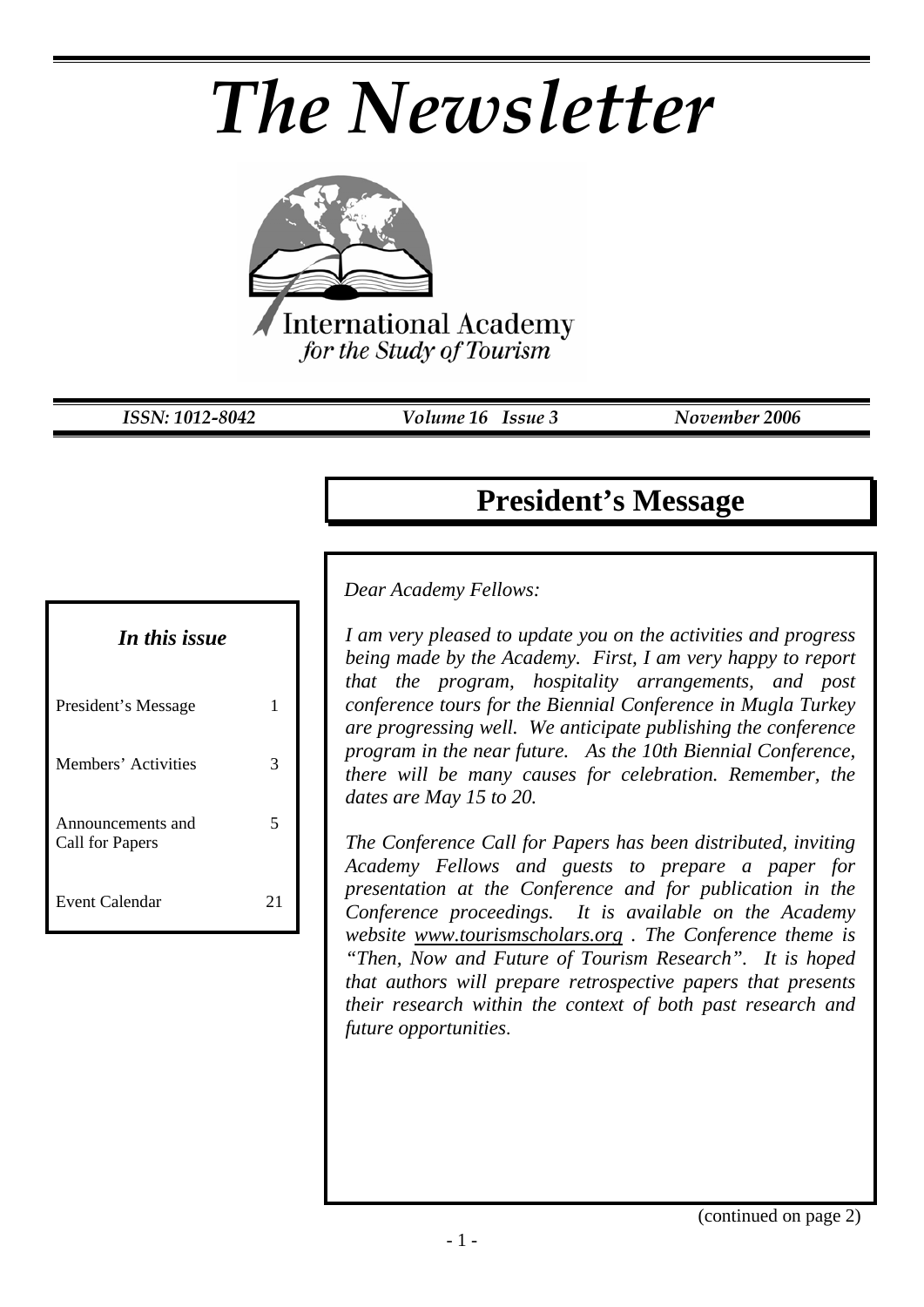#### **President's Message**

(continued from page 1)

*As with the Beijing Conference, completed papers must be submitted prior to the Conference. Specifically, paper titles and two to three page abstracts are due by January 15, 2007. Completed papers for accepted manuscripts must be submitted by April 15, 2007. At this time, the Academy is committed to publishing a conference proceedings CD, but we are continuing to explore the preferred option of a conference book. Abstracts and papers are to be submitted electronically to Kaye Chon at hmkchon@polyu.edu.hk* 

*As in the past, Academy Fellows have the opportunity to invite a research professional colleague to the Conference. Please carefully review the guest policy as published in the July 2003 Newsletter. Specifically, a Fellow can invite one guest. That guest must be a tourism research professional. An individual can attend the conference as a guest only once. Guests must make a research presentation and submit the paper for publication in the conference proceedings. As the Academy membership continues to grow, the ability of host institutions to provide complimentary hospitality services may be challenged. If we exceed the numbers cap established in the Mugla proposal, guests will be required to pay for hospitality services. Fellows inviting guests must do so and notify the Secretariat prior to the paper abstract deadline January 15, 2007.* 

*I also want to sincerely thank our Academy membership committee. They have concluded the nomination process and are preparing their recommendations to the Academy. The nomination process was a resounding success. We have an excellent pool of nominees. The Secretariat will create an easily accessible website with the nomination letters, Academy forms, vita, and research papers. I anticipate that the nominations and membership committee recommendations will be to you soon. I ask that you carefully review these materials and vote.* 

*Finally, a reminder to those of you that have not yet paid their membership dues. Please do so. The preferred method of payment is to FAX the Secretariat your credit card number and expiration date.* 

*I look forward to seeing you in Mugla.* 

*Best wishes Rick Perdue*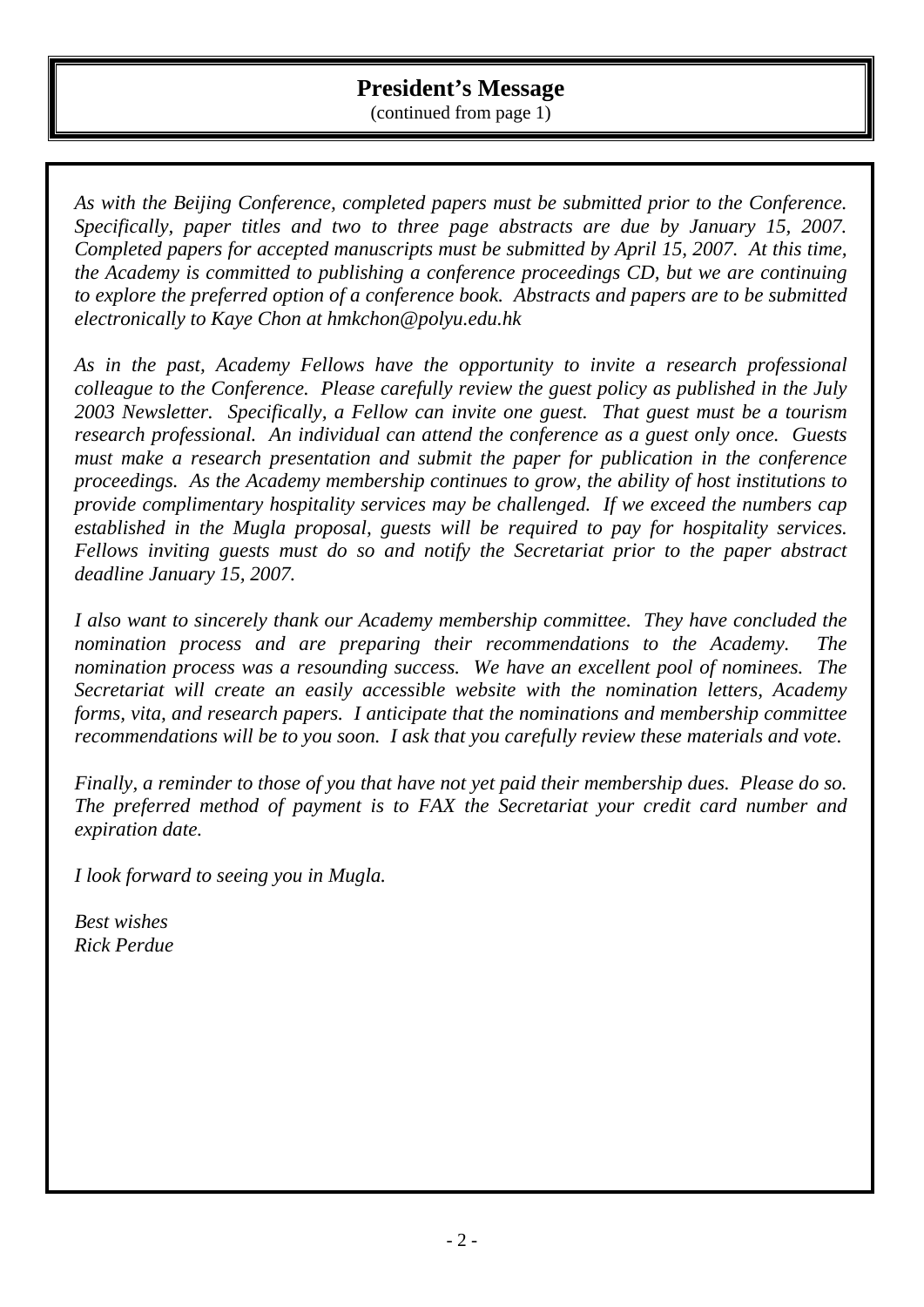#### **Members' Activities**

*Kaye Chon* & *Haiyan Song* – Kaye and Haiyan have organized the Third China Tourism Forum, a two-day conference that focus on issues relating to tourism and economic development in China, and discuss possible solutions to the challenges arising from tourism development in China.

*Geoffrey Crouch –* Geoffrey was invited by the Ministry of Trade and Industry to visit Singapore during November 1-3 by the as a Distinguished Visiting Speaker. During his three-day visit, as part of the government's Distinguished Visiting Speaker Series, Geoffrey made six presentations to various groups of civil servants, academics and others, as follows:

- 1. a presentation to the Singapore Tourism Board on Destination Competitiveness: Theory and Managerial Framework.
- 2. a Public Lecture to civil servants across the government, university academics and others on Choice Modelling and Its Potential to Inform Policy Development: An Overview and Examples.
- 3. a Workshop on An Introduction to Choice Modeling.
- 4. a Workshop on Assessing Singapore's Competitiveness as a Tourism Destination.
- 5. a presentation to the Singapore Centre for Applied and Policy Economics at the National University of Singapore on Choice Modelling Challenges and Experiences.
- 6. a presentation to the World.Singapore Study Team Roundtable on Marketing and Branding Singapore: Measuring and Managing Image.

In July, Geoffrey ended his term as Head of the Department of Management and Marketing in the School of Business at La Trobe University and is currently on sabbatical leave, spending periods as a Visiting Professor at the University of St. Gallen (Switzerland), the Department of Marketing at Monash University (Australia) and Virginia Tech (USA).

*Brian Goodall* – Brain has resigned from the Academy because his interests and research have moved into the field of inclusive environments/ independent living. He finds his opportunities to participate in academic tourism activities more than limited.

*Dennison Nash* – After a long voyage towards publication Dennison Nash's book, THE STUDY OF TOURISM: Anthropological and Sociological Beginning, which includes the personal histories of anthropological and sociological pioneers in the study of tourism, is finally nearing its destination.

*Chris Ryan* – Chris was, with Haiyan Song, asked to speak at the symposium sponsored by the Shenzhen Provincial Government and Guangdong Tourism Association on International Tourism Cities - which symposium was organized on the sponsors' behalf by Professor Wihu ('Tiger') Bu of Peking University. After that, Chris returned to the UK where he held workshops with doctoral students from the University of Wales Institute at Cardiff (UWIC) and met with David Botterill and Elleri Jones. He also had an enjoyable lunch with Professor Elwyn Jones, previously of the Wales Tourist Board - who has written a history of the Board entitled 'From Candy Floss to Mountain Bikes'. Earlier in his visit, Chris had meetings with Elsevier. On his return, Chris stayed a couple of days with Dr Morag Stewart and Dr Heba Aziz at the Emirates Academy. After the surreal displays for Asia Asia - a 5,000-bed resort complex being planned for the Dubai desert - the return home to exam marking could only be termed 'prosaic' - but probably good for the soul!

Currently he is undertaking research with colleagues from Beijing International Studies University (BISU), including Professors Zhang Wen and Gu Huimin, and Waikato University now has a Memorandum of Understanding with BISU

( continued on page 4)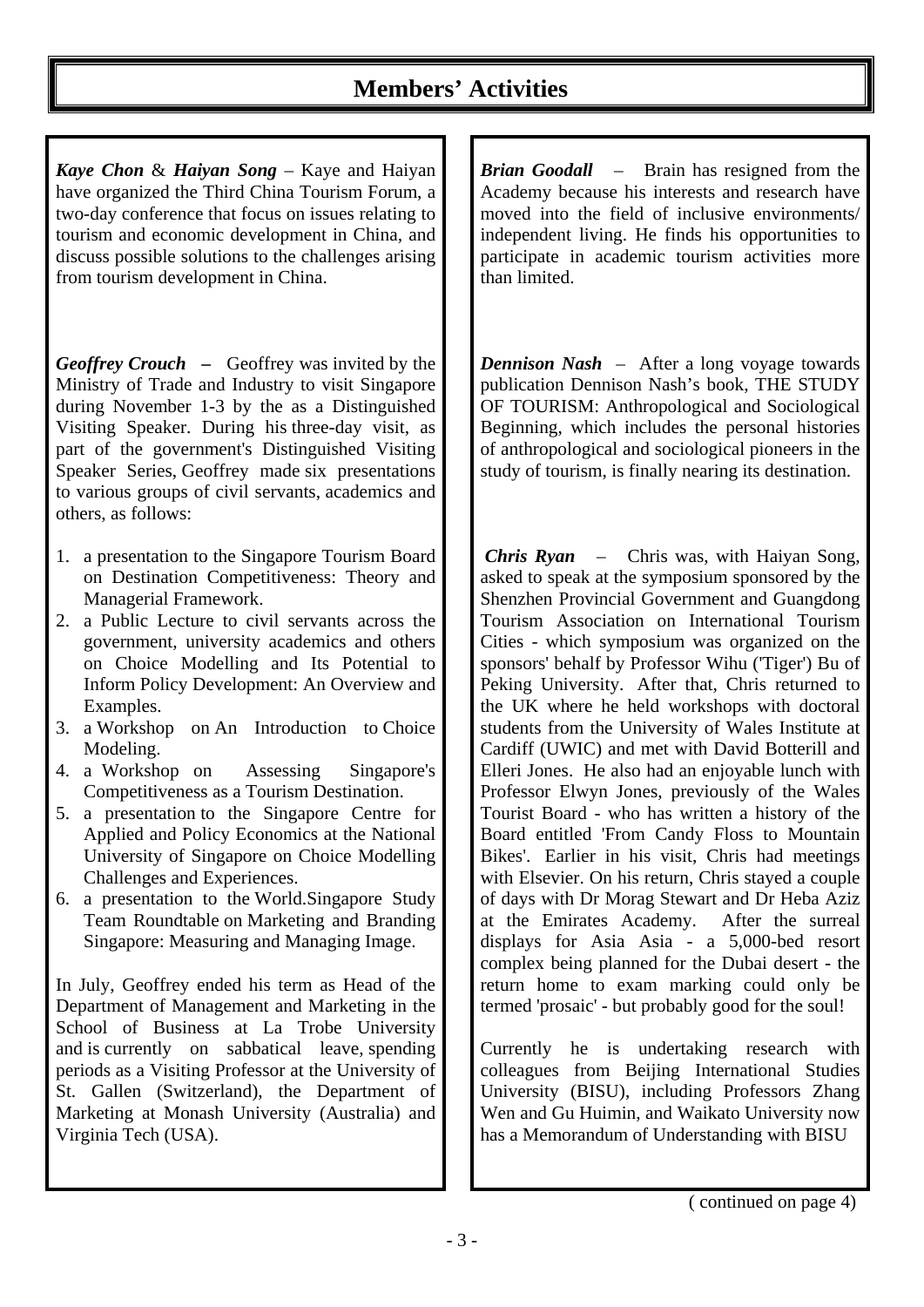#### **Members' Activities**

(continued from page 3)

that links with the College of Charleston with reference to doctoral studies students. Chris is planning to attend the APTA 2007 conference at where the results from one study with Professor Gu will be presented. Earlier in 2006, Professor Gu gave a joint paper with Professor Geoff Wall at Peking University at a conference where Professor Bu launched the International Tourism Studies Association that will link Chinese and Indian researchers.

*Norbert Vanhove* – Norbert was invited by the OECD as a speaker on the conference 'Supporting the Development of Competitiveness of Tourist Destinations' which took place in Porto, Portugal, 21-22 November 2006. He dealt with the topic: 'The determinant factors that make the competitiveness of a destination'

*Arch Woodside* – Arch is the Editor-in-Chief of the International Journal of Culture, Tourism, and Hospitality Research; Rich Harrill (University of South Carolina) and John Crotts (College of Charleston) are serving as Co-Editor of the IJCTHR. The IJCTHR focuses on building bridges in theory, research and practice across the fields of culture, tourism and hospitality. From 2007, the IJCTHR will be included in the EMX online database. Here are two website provide information about IJCTHR:

[www.emeraldinsight.com/info/journals/ijcthr/jouri](http://www.emeraldinsight.com/info/journals/ijcthr/jouri) nfo.jsp

[www.emeraldinsight.com/info/journals/ijcthr/eabi](http://www.emeraldinsight.com/info/journals/ijcthr/eabi) nfo.jsp

*Shinji Yamashita –* With immediate effect, Shinji's email address is changed to: [cyamas@mail.ecc.u-tokyo.ac.jp](mailto:efsola@unwto.org) .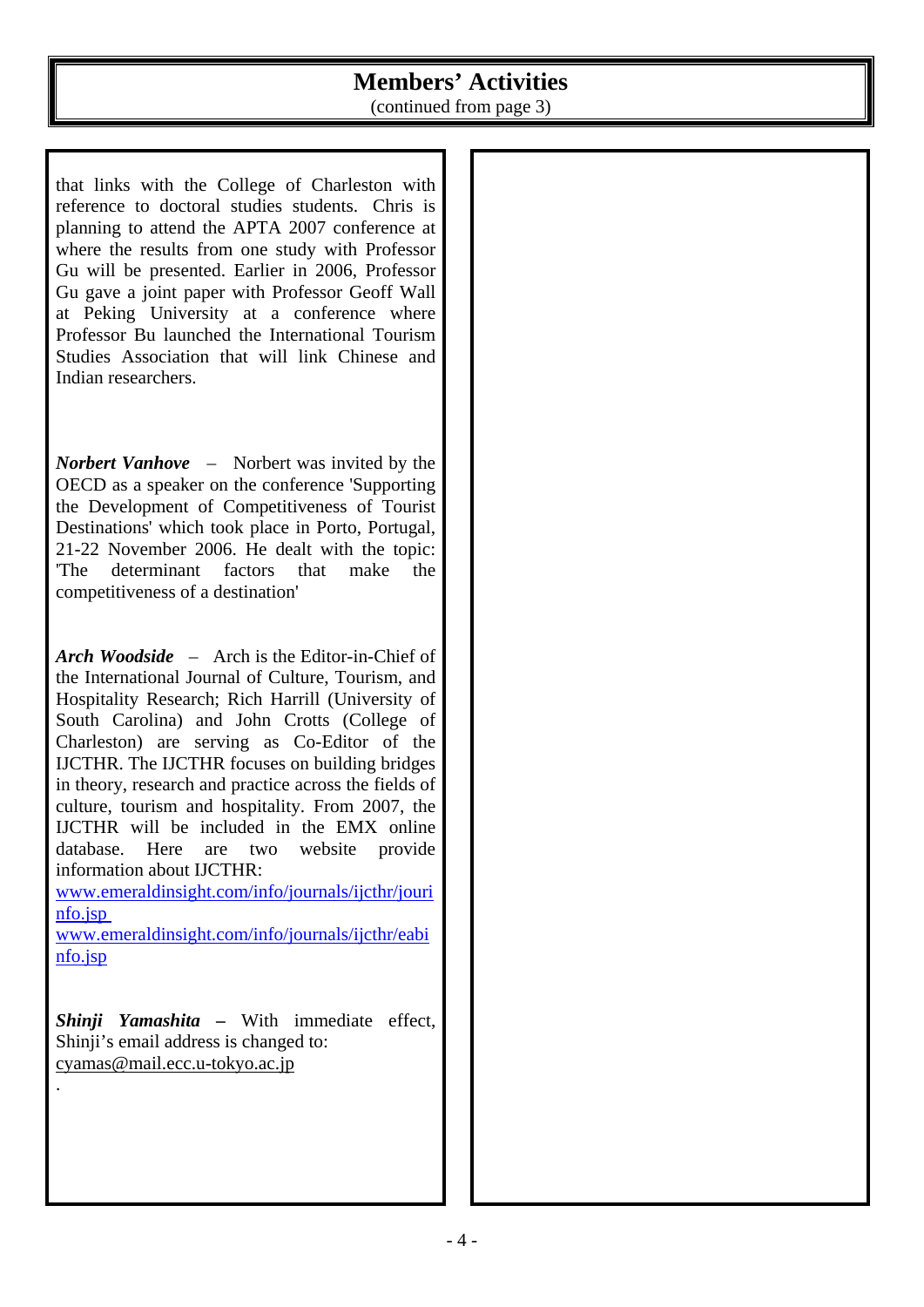#### *Call for Papers - 10th Biennial Conference 10 Academy Conferences: Then, Now and Future of Tourism Research International Academy for the Study of Tourism*

#### *Mugla, Turkey May 15-20, 2007*

As announced in the latest Academy Newsletter (see President's message), the 10th biennial conference of the International Academy for the Study of Tourism (hereafter Academy) will be held in Mugla, Turkey, on May 15-20, 2007.

Conference theme is "10 Academy Conferences: Then, Now and Future of Tourism Research." Members and their professional guests are invited to submit papers, which focus on a critical review of the past and present state of research and drawing critical research questions for the future within the topical area.

#### **Call for Papers**

Members are encouraged to submit a paper for presentation consideration at the Academy conference. Per Academy policy, all invited guests (i.e. professional colleagues) are required to submit and present a paper at the Conference. In considering the paper topic, members and invited guests should consider the objectives of the Academy.

The objectives of the Academy is to further the scholarly research and professional investigation of tourism, to encourage the application of findings, and to advance the international diffusion and exchange of tourism knowledge.

#### **Publication Plan**

The Academy will publish a conference proceeding in CD Rom with ISSN/ISBN number.

#### **Submission Deadline**

Deadline for submission of paper titles and abstracts is January 15, 2007.

Completed papers must be submitted by April 15, 2007. Failure to submit the completed paper may revoke presentation acceptance. All papers must be prepared in English using MSWord and submitted electronically to Kaye Chon, First Vice President of Academy at [hmkchon@polyu.edu.hk](mailto:hmkchon@polyu.edu.hk) 

For additional enquiries, please contact:

Kaye Chon School of Hotel & Tourism Management The Hong Kong Polytechnic University Hung Hom, Kowloon Hong Kong Email: hmkchon@polyu.edu.hk Telephone : +852-2766-6382 [www.tourismscholars.org](http://www.tourismscholars.org/) 

(continued on page 6)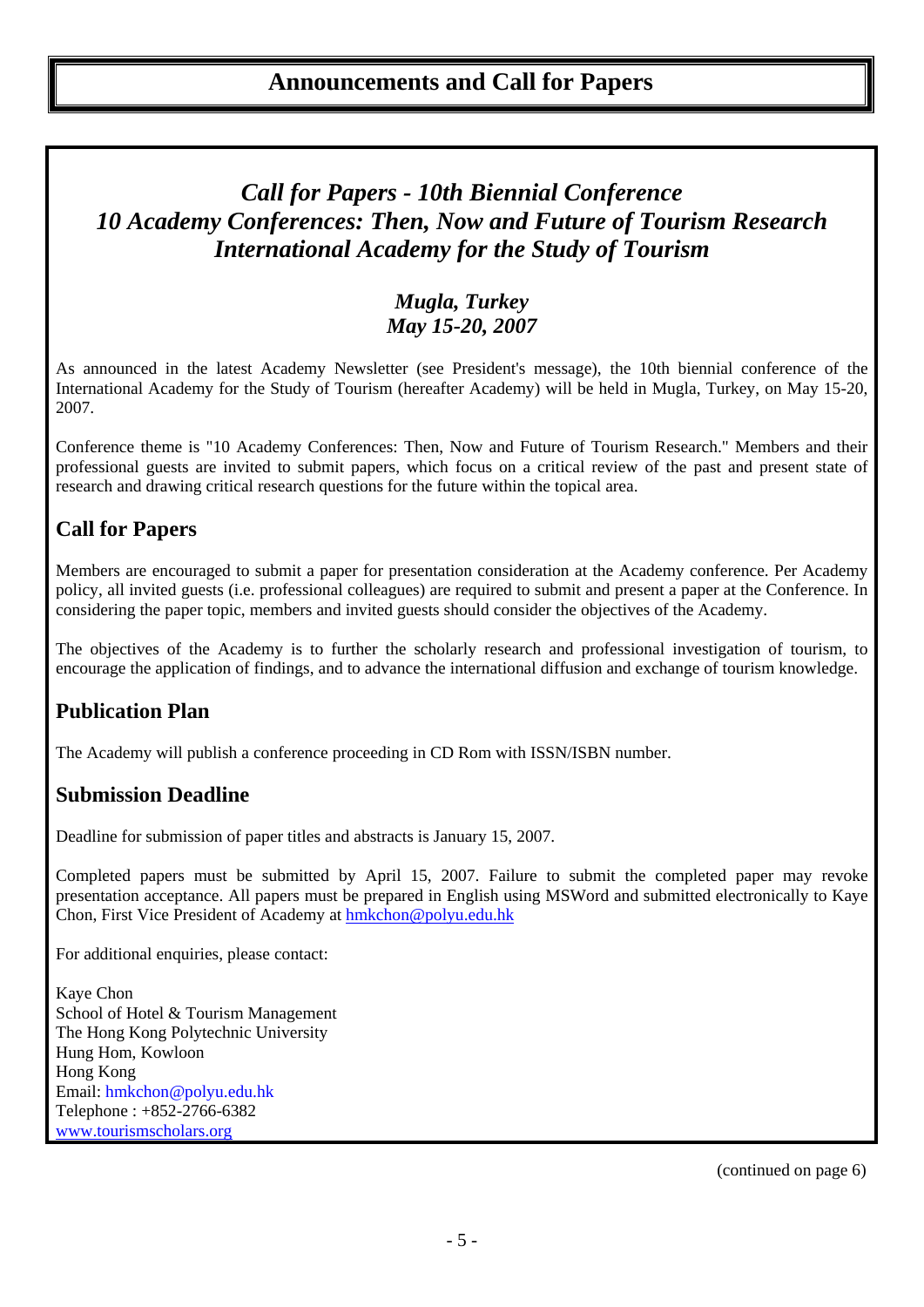(continued from page 5)

#### *10 Academy Conferences: Then, Now and Future of Tourism Research International Academy for the Study of Tourism*

#### *Special Information on Transportation*

Dear Academy Fellows and Guests:

Below is information from Bill Gartner about travel to next year's conference site in Mugla, Turkey.

"Fellows should plan on flying directly to Istanbul. From Istanbul, there are two regional airports that can be used to access Mugla. They are Milas/Bodrum and Dalaman. Both are about 1 hour from the conference site.

Onur Air and Turkish Air have frequent and fairly inexpensive service from Istanbul to either of the two regional airports. They depart from the domestic terminal in Istanbul that is located next to the international terminal. Signs are in place to make one's way from the international to domestic terminal.

Once tickets are purchased to one of the regional airports the conference organizing committee should be contacted with arrival and departure information. Weeks before the conference, you will be provided with a contact to be used to notify the organizing committee. Upon arrival at one of the regional airports, Fellows and guests will be picked up and taken to Mugla. Fellows and guests will also be returned to the regional airport of their choice. Pick up and return service will be available for a day or two before the conference and a day or two after.

If Fellows and guests decide to arrive much earlier or depart more than a day later than alternate arrangements will have to be made. Taxi service is available from both airports and it is relatively inexpensive."

Best regards, IAST Secretariat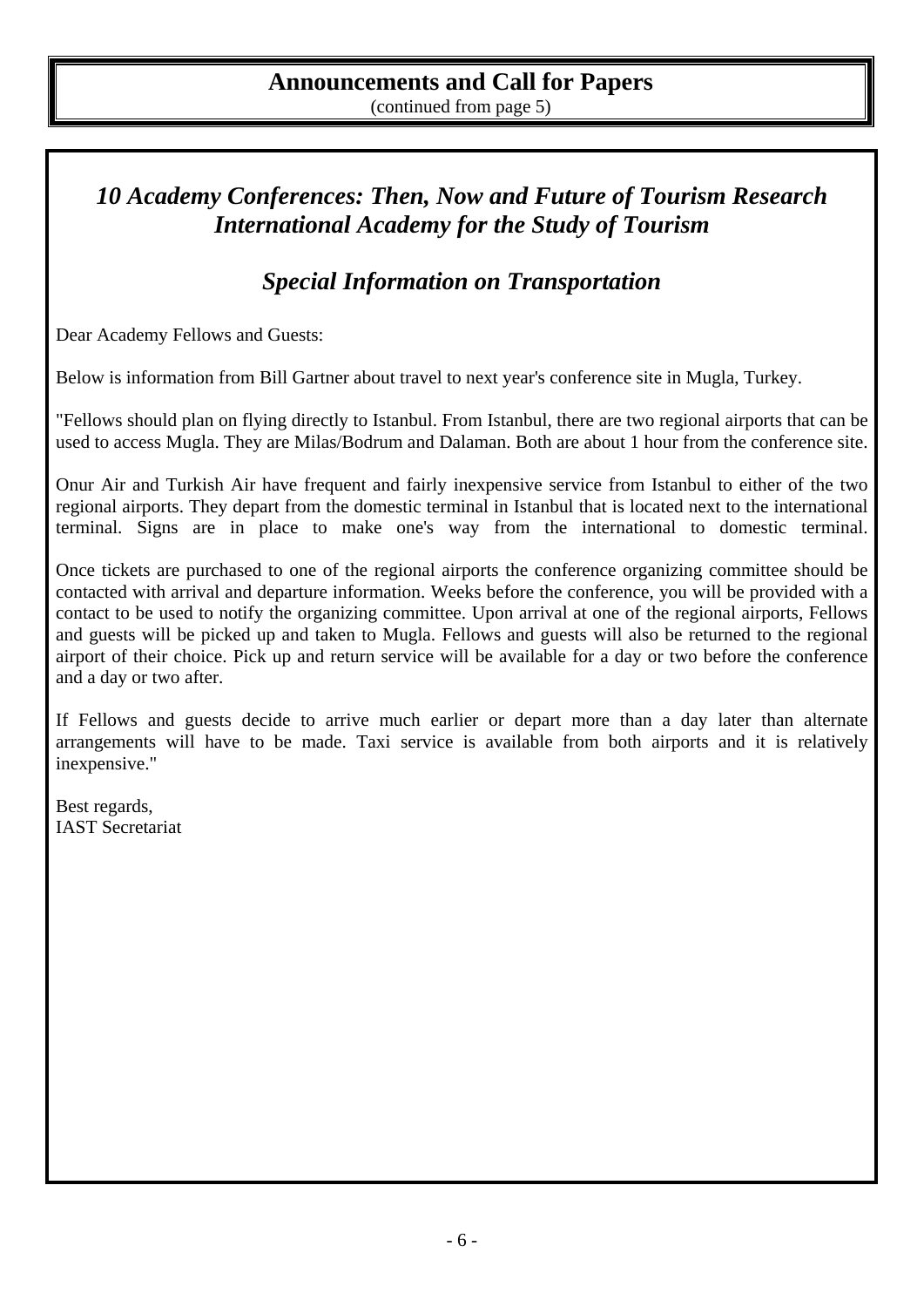#### **Announcement**

#### **TRR Article of the Year Award**

#### **Purpose**

Each year *Tourism Recreation Research* (TRR) (established in 1976) publishes approximately 30-35 refereed contributions (that include Feature Articles, Research Probe and Research Notes) in three issues. These issues are often thematically organized with the expertise of Guest-Editors and a team of competent critics. While all research submissions are peer-reviewed for publication approval, a few papers stand out for substance value and thought presentation. Such published papers are potential benchmarks in tourism research and are deserving of citation. With this consideration, the Centre for Tourism Research & Development (India), the publishing establishment of TRR, has instituted the *TRR Article of the Year Award* from the year 2006.

The *TRR Article of the Year Award* is intended to recognize and encourage contributions that aim to advance the field of tourism studies.

#### **Criteria for Consideration**

- Research papers, published in a given annual volume of TRR only. The submissions will already have been double blind peer reviewed for publication and should have appeared in print.
- Published work that explores fresh avenues for research (empirical, theoretical and applied), in terms of unconventional themes and territories and multidisciplinary conceptualizations.
- Published works of the previous year will be assessed for the award in the following year.
- Should there be no work of such quality as deserving of this recognition, in the given volume, no such award will be conferred for the year under assessment.
- Contributions by in-house TRR editorial members are not eligible for nomination/ award.

#### **Selection Process**

At the end of each volume / year of publication, in-house editors will send out Award nomination forms to three senior academics in Tourism Studies (including members of the TRR editorial Board) for their recommendations on the published articles in a given volume.

The opinions, thus, received will be collected, reviewed and finally endorsed by the Editor-in-Chief.

The announcement of the winning contribution and contributor(s) will be done directly through written communication to the author(s) and indirectly through an announcement in the journal. This information will also be widely disseminated through relevant academic media.

#### **The Award**

The TRR Article of the Year Award comprises:

One-year /volume subscription to TRR free of all costs (includes three issues). In the case of multi-authored paper, the lead author will receive the print copy and the co-authors will each be sent an electronic (PDF) version.

Citation from the Centre for Tourism Research & Development, India.

For further details on *Tourism Recreation Research* visit: www.trrworld.org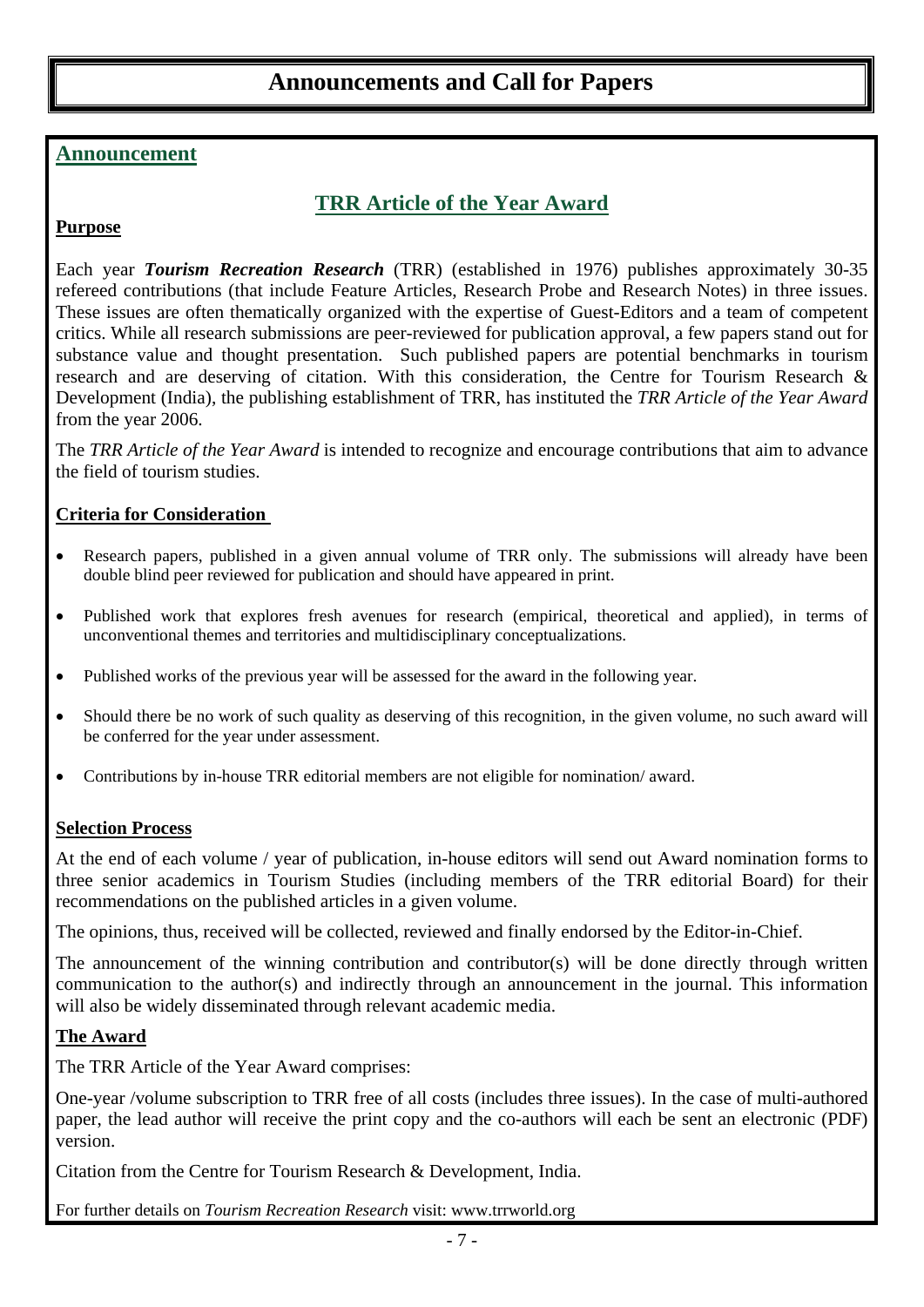

## **Third China Tourism Forum**

Hong Kong SAR China

15-16 December 2006

The School of Hotel & Tourism Management of The Hong Kong Polytechnic University is pleased to announce the Third China Tourism Forum to be held in Hong Kong on 15-16 December 2006. This Forum will be co-organized by the School of Hotel & Tourism Nanagement, The Hong Kong on 15-16 December 2006. This Forum will be co-organized by the School forum is to foster an open dialogue between researchers and practitioners on emerging issues related to China's tourism.

#### Who should attend

The Forum should be of great interest to those who are in tourism policy, research and education issues related to the development of tourism in China, including tourism policy makers and government officials, government officials in tourism administration, tourism boards and marketing organizations, academics and educators in the tourism and hospitality fields, hotel, restaurant and hospitality industry executives and employers, researchers and consultants, graduate and undergraduate students pursuing tourism and hospitality studies, and others with an interest in the tourism field.

#### Forum format and speakers

The Forum will feature keynote speakers from the industry, education institutions and international organizations. The Forum will include six keynote presentations and two panel discussions. The themes of the panel discussions are Tourism Development in the Pearl River Delta and Hotel Development in China.

#### **Confirmed speakers**

Dr. Taleb Rifai, Deputy Secretary-General, UNWTO;

- Professor Wang Zhong-ming, Executive Dean, School of Management, Zhejiang University;
- Professor Zhang Guang-rui, Tourism Research Centre, Chinese Academy of Social Sciences;
- Professor Tian Li, Dean, Business and Tourism Administration School, Yunnan University;
- Professor Kaye Chon, Director, School of Hotel and Tourism Management, HK PolyU;
- Mr. Feng Hou, CEO, Jinling Hotels & Resorts:
- 
- n. Tim Gao, CEO, TEDA Hotels Management Ltd.;<br>Dr. Tim Gao, CEO, TEDA Hotels Management Ltd.;<br>Mr. John Girard, General Manager & Area Director, Marco Polo HK Hotel and Gateway Hotel;
- Mr. Larry Tchou, Senior Vice President, Hyatt International Asia Pacific Ltd.;
- Mr. Symon Bridle, Chief Operating Officer, Shangri-La Hotels and Resorts;
- Mr. Elton Wu Sun, Deputy General Manager, CTS HK Metropark Hotels Management Co. Ltd.

#### Forum venue and accommodation

The Forum will be held at The Hong Kong Polytechnic University. There are special room rates for the Forum participants arranged with the following hotels: Hotel Miramar Hong Kong: www.miramarhk.com and Harbour Plaza Metropolis: www.harbourplaza.com.

#### Enquiry

Please direct all enquiries to Ms. Venus Leung, School of Hotel & Tourism Management, The Hong Kong Polytechnic University, Hung Hom, Kowloon, Hong Kong SAR. Telephone: (852)2766-4091, fax: (852)2362-9362, email: hmvenus@polyu.edu.hk.



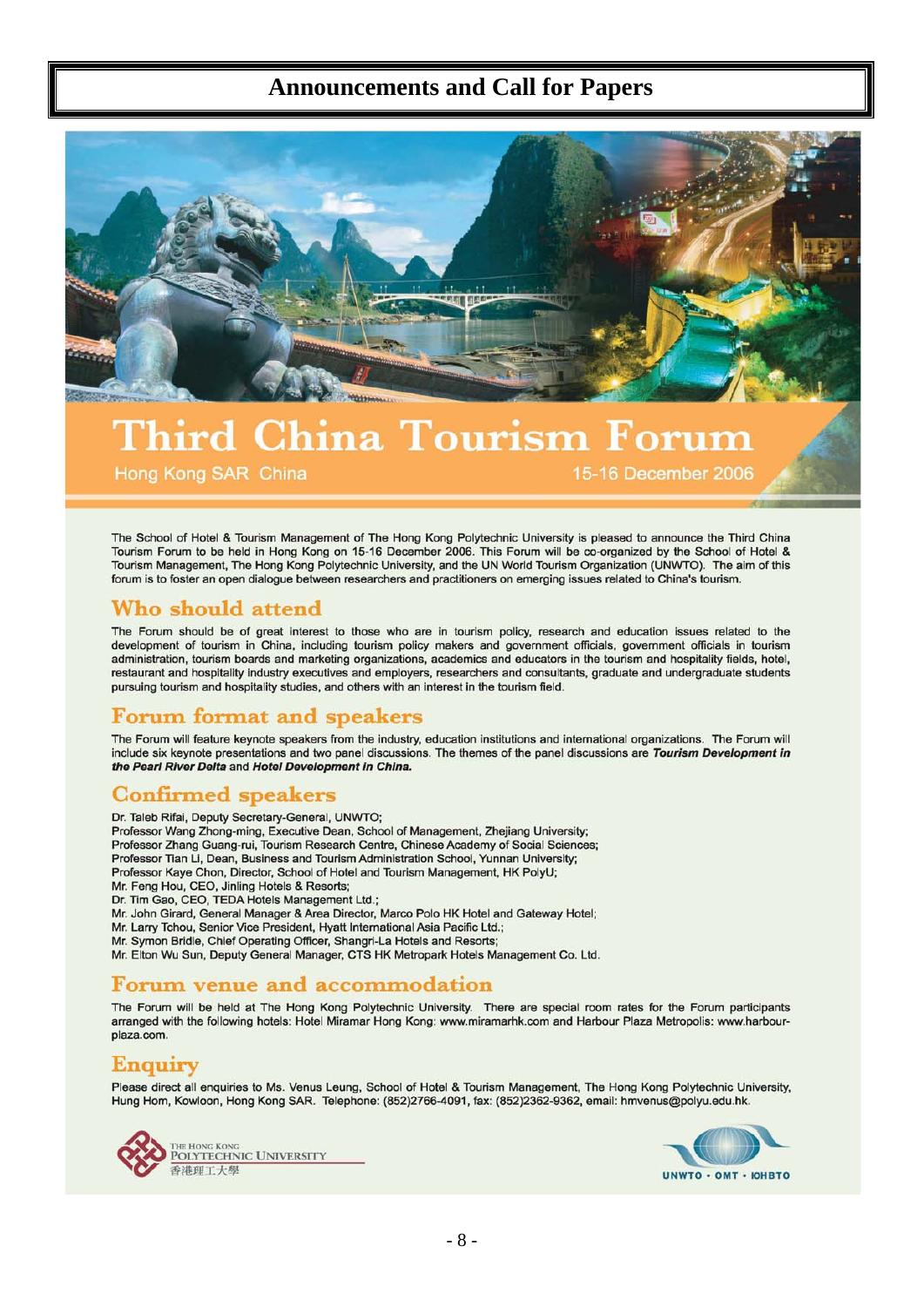#### **Call for Papers: Deadline 15 May 2007 SPECIAL ISSUE ON CULTURE AND TOURISM IN CHINA**

*International Journal of Culture, Tourism and Hospitality Research* 

#### **<http://www.emeraldinsight.com/info/journals/ijcthr/ijcthr.jsp>**

**Objective.** This special issue of *International Journal of Culture, Tourism and Hospitality Research* (*IJCTHR*) will be devoted to research on culture and tourism in China. All China-relevant culture and tourism-related topics are welcome. The 21st Century witnesses China's arrival as Asia's economic leader and, along with the U.S. and E.U., one of the three global economic leaders. Tourism forecasts include China becoming both the number 1 tourism importer and exporter before 2012. This *IJCTHR* China Special Issue is to serve as an invaluable source of cultural and tourism knowledge/insight relating to China. This special issue of *IJCTHR* will be published in 2008. May 15, 2007 is the deadline for submissions.

**Editorial scope.** *The International Journal of Culture, Tourism and Hospitality Research* focuses on building bridges in theory, research, and practice across the fields of culture, tourism, and hospitality. The journal has an interdisciplinary mission to replace silo-thinking research paradigms. International in scope and grounded in theoryinto-practice, the journal provides breadth, depth, provocation and passion in reporting the nuances of humans' lived experiences relating to culture, tourism and hospitality. Co-Editors of the special issue: Peter W. Cardon, College of Hospitality, Retail, and Sport Management, University of South Carolina [\(petercardon@gmail.com\)](mailto:petercardon@gmail.com) and Lixin Cui, Beijing Institute of Technology/University of South Carolina ([lixin.cui@gmail.com](mailto:lixin.cui@gmail.com)).

#### **Manuscript requirements**

- Manuscripts should be submitted electronically to Peter Cardon via e-mail [\(petercardon@gmail.com](mailto:petercardon@gmail.com)) by May 15, 2007.
- All authors should be shown; authors' details must be printed on a separate sheet and the authors should not be identified anywhere else in the article.
- Articles should be between 2,000 and 6,000 words in length. Provide a title of not more than eight words.
- A brief autobiographical note should be supplied, including full name, affiliation, e-mail address, and full international contact details.
- A structured abstract must be supplied and should be set out under 4-6 sub-headings: Purpose; Method/Approach; Findings; Research limitations/implications (if applicable); Practical implications (if applicable); and, the Originality/value of paper. Maximum is 250 words. For more information and guidance on structured abstracts visit: <http://www.emeraldinsight.com/structuredabstracts>
- Six keywords should be provided which encapsulate the principal topics of the paper.
- Submissions must be in English. Please have a native or near-native English speaker review document before submission.

**Copyright.** Articles submitted to the journal should be original contributions and should not be under consideration for any other publication at the same time. Authors submitting articles for publication warrant that the work is not an infringement of any existing copyright and will indemnify the publisher against any breach of such warranty. Papers and contributions become the legal copyright of the publisher unless otherwise agreed.

**Emerald Literati Editing Service.** The Literati Club can recommend the services of a number of freelance copy editors (all copy editors are experienced authors) to contributors who wish to improve the standard of English in their paper before submission. This service is particularly useful for those whose first language is not English. Please see the link (<http://www.emeraldinsight.com/editingservice>) for more information.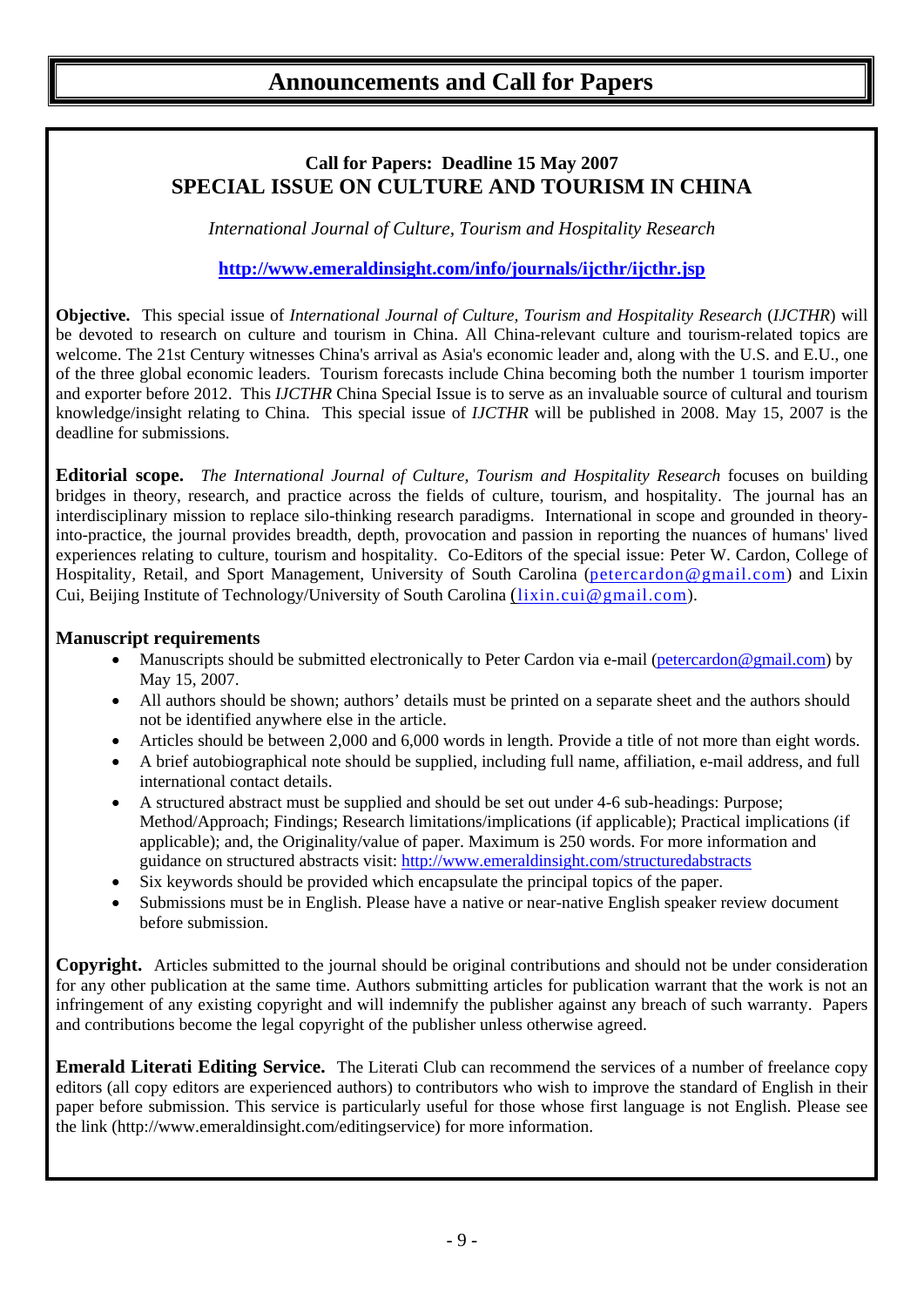



#### **UNWTO ULYSSES CONFERENCE 2007 "Knowledge-based Development through Tourism"**

#### Organized by the UNWTO Education Council and the UNWTO Education and Knowledge Management Department

The 2007 UNWTO Ulysses Conference will be held in Madrid on 30-31 May 2007. The 2007 conference will bring together researchers and practitioners to focus on the conference theme "Knowledge-based development through tourism." Keynote speakers and expert panels will make presentations relating to the conference theme. Additionally delegates will be invited to attend the 2007 UNWTO Ulysses Prize ceremony and conference reception to be held in conjunction with the UNWTO Ulysses Conference.

#### **CALL FOR PAPERS**

A series of plenary sessions will be held during the conference. Abstracts for presentations are welcome within the broad themes of the conference.

Abstract Submission- Key Dates:

- Submission of abstract (maximum 500 words including key issues, methodology and indication of findings): **March 1, 2007**
- Authors notified of acceptance to present at conference: **1 April 2007.**

Abstracts should be submitted in word format to Kaye Chon at The Hong Kong Polytechnic University ([hmkchon@polyu.edu.hk](mailto:hmkchon@polyu.edu.hk)).

All abstracts/papers accepted for presentation will be included in conference proceedings to be published in CD-rom and made available at the conference. Papers accepted for presentation will be further considered for publication in the UNWTO.EKM paper series.

#### **REGISTRATION DETAILS AND FURTHER INFORMATION**

Registration details and further information will be further announced through UNWTO website.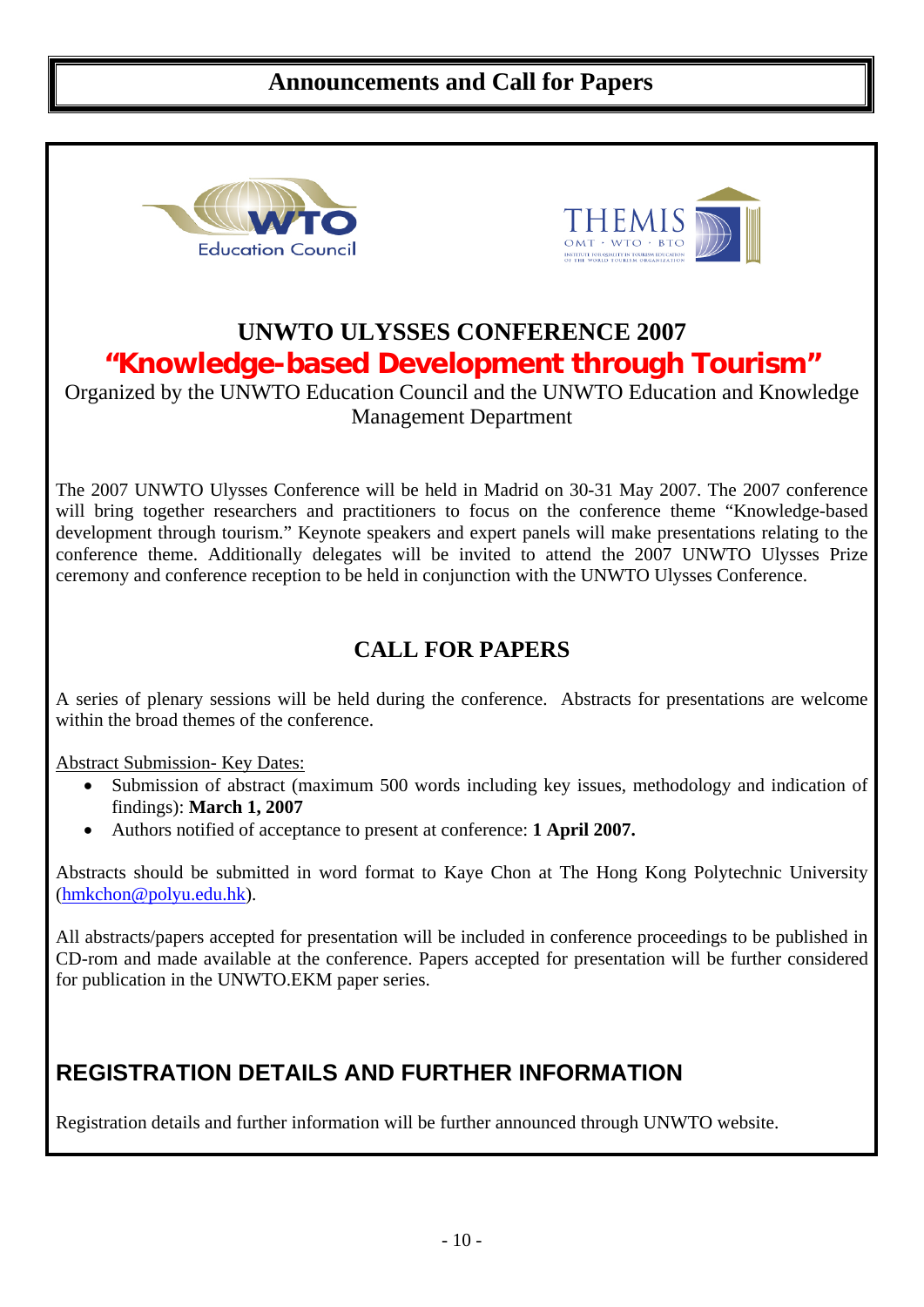# *Upcoming Symposium*

5th Bi-Annual Symposium of Consumer Psychology of Tourism, Hospitality, and Leisure Theme: "Socio-Economic Drivers of Leisure-Tourism Destination" June 4-6, 2007 Charleston, South Carolina, USA

Hosted by the College of Charleston, on June 4-6, 2007, the symposium will bring together tourism, hospitality, and leisure researchers from around the world to report, research, share ideas, and advance consumer psychology and consumer behavior theory in this important economic and social discipline. Consistent with the theme of Destination Marketing of the fifth Symposium, examining the key drivers of consumer consumption of tourism, hospitality, and leisure experiences requires an understanding of targeted consumers' tastes, preferences, motivations, and perception of value. The challenge of tourism destinations both large and small is to create, promote, and deliver experiences that are multidimensional in nature to globally diverse consumers in complex social, cultural, ecological, and political environments. The development and application of consumer psychology and consumer behavior theory to destination marketing presents interesting challenges and exciting opportunities for researchers and marketing practitioners.

# *Call for Papers*

Papers are sought that contribute to advancing theory, research methods, and useful practices of destination marketing. The fifth Bi-Annual CPTHL Symposium desires to include original research reports on the major drivers that influence consumer-decision marketing.

Deadlines: the organizing committee requests that two-page abstracts be submitted by January 5, 2007, and/or a full paper (20 pages of text maximum with up to 10 additional pages of reference pages, exhibits, tables, figures, and appendices). Abstracts for the papers are to be double-spaced, 12-point Times New Roman, and submitted in Word.

Accepted papers for the CPTHL will be considered for publication in the International Journal of Culture, Tourism, and Hospitality Research published by Emerald Group Publishing Limited.

Organizing Chair:

John C. Crotts Associate Editor, domestic submissions Chair and Professor of Hospitality & Tourism Management Department School of Business & Economics College of Charleston 66 George Street Charleston, SC 29424-0001 Telephone: (843) 953-6916 Fax: (843) 953-5697 E-mail: crottsj@cofc.edu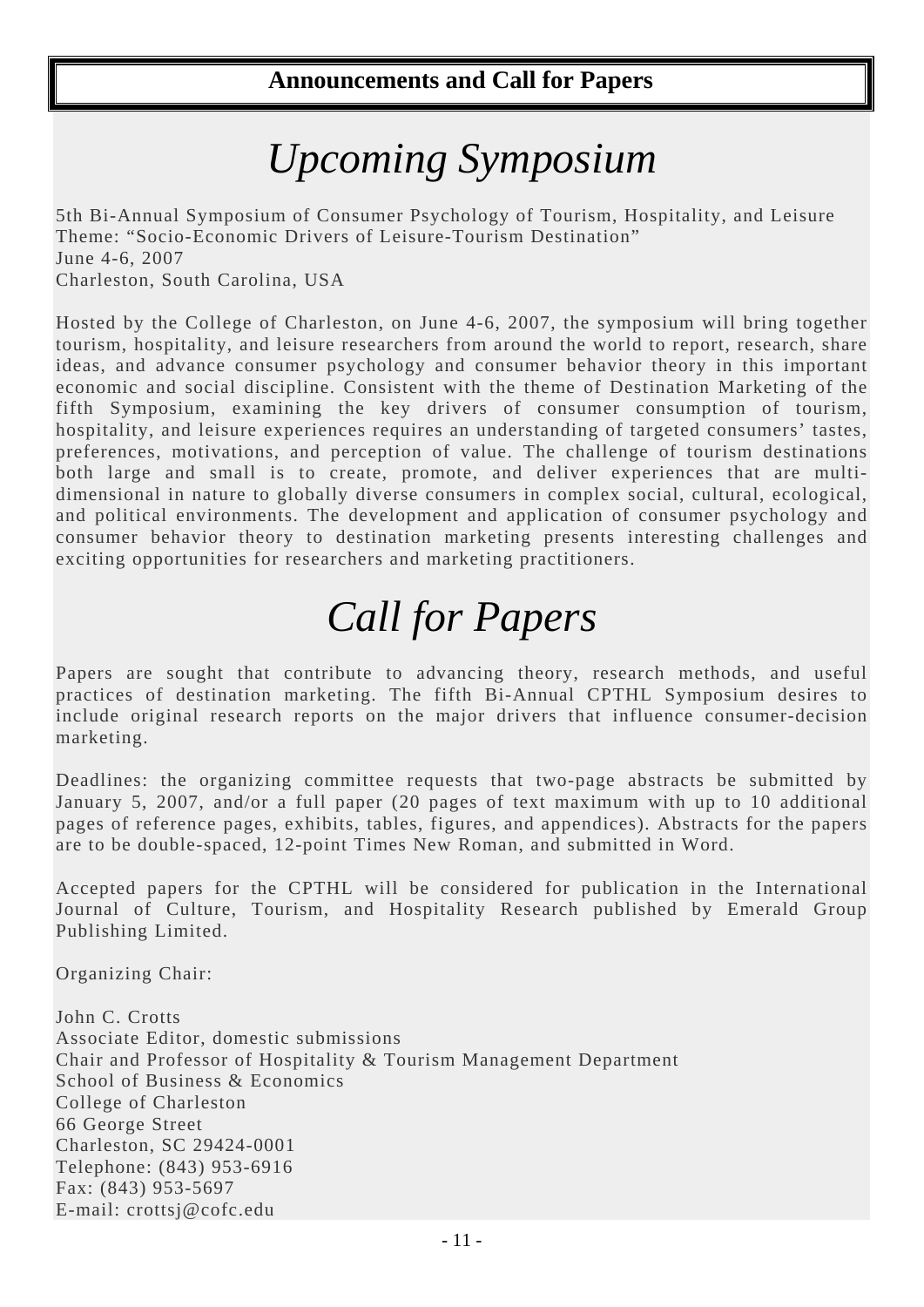

**NORTHERN ARIZONA UNIVERSITY Consortium of Professional Schools** 



### **CALL FOR PAPERS**

#### **BEST Education Network Think Tank VII**  *Innovations for Sustainable Tourism JUNE 21 - 24, 2007, Flagstaff, Arizona, USA*

The BEST Education Network is holding Think Tank VII entitled *"Innovations for Sustainable Tourism"* in Flagstaff, Arizona, USA on June 21-24, 2007 in conjunction with the Northern Arizona University. Innovations are an essential basis for sustainable tourism development in any destination. The outcome of the Think Tanks will include a set of materials that can contribute to both a research agenda and curriculum development on the theme. For program and registration information, visit the BEST EN website at [www.besteducationnetwork.org.](http://www.sustainable/)

The Think Tank will take place over three days and includes a combination of plenary speakers and breakout sessions devoted to research issues and curriculum development issues on innovations for sustainable tourism.

Papers are also invited for oral presentation by registered delegates. We invite authors to **submit either an abstract or a full paper** in the following areas related to innovations for sustainable tourism:

- $\triangleright$  Drivers for innovation
- $\triangleright$  Barriers to innovation
- $\triangleright$  Innovating within environmental management
- $\triangleright$  Policies and politics for innovation
- $\triangleright$  Creating innovative experiences
- $\triangleright$  Social entrepreneurship and innovative business models
- $\triangleright$  Innovative community based projects
- $\triangleright$  Theory and methodologies
- $\triangleright$  Innovation to advance intra and inter-generational equity
- $\triangleright$  Innovative technologies
- $\triangleright$  Case studies
- $\triangleright$  Other topics relating to sustainable tourism development will be considered.

**Abstracts** should be approximately 1,000 words with title page containing full name and contact information. Deadline for submission of abstracts is February 26, 2007. Authors will receive feedback by April 1, 2007.

Alternatively, authors can submit **full papers** for blind review if their organization requires such a submission to justify funding. In this case, please submit a 15 page (double-spaced) paper in APA format by February 15, 2006. The author will receive notification of acceptance by April 1, 2007. The paper should include a title page with author name and affiliation, introduction, methods, findings, application of results, conclusions and references. The author's name should appear only on the title page. The submission of a paper or abstract requires that at least one author attends the Think Tank to present the paper. To be considered for the BEST EN Outstanding Paper Award and publication in the special issue of *Tourism Review International*, only those that reflect the theme of the Think Tank will be eligible.

#### **Please submit your electronic abstract or paper (as an attachment) to the BEST EN Secretary: Anja Hergesell [anja\\_hergesell@post.sdu.dk](mailto:anja_hergesell@post.sdu.dk)**

*\_\_\_\_\_\_\_\_\_\_\_\_\_\_\_\_\_\_\_\_\_\_\_\_\_\_\_\_\_\_\_\_\_\_\_\_\_\_\_\_\_\_\_\_\_\_\_\_\_\_\_\_\_\_\_\_\_\_\_\_\_\_\_\_\_\_\_\_\_\_\_\_\_\_\_\_\_\_\_\_\_\_\_\_\_\_\_\_\_\_\_\_\_\_\_* BEST Education Network Steering Committee: Dr. Janne J. Liburd (University of Southern Denmark), Dr. Claudia Jurowski (Northern Arizona University); Dr. Pauline Sheldon (University of Hawaii); Dr. Deborah Edwards (University of Technology, Sydney), Dr. Graham Miller (University of Surrey).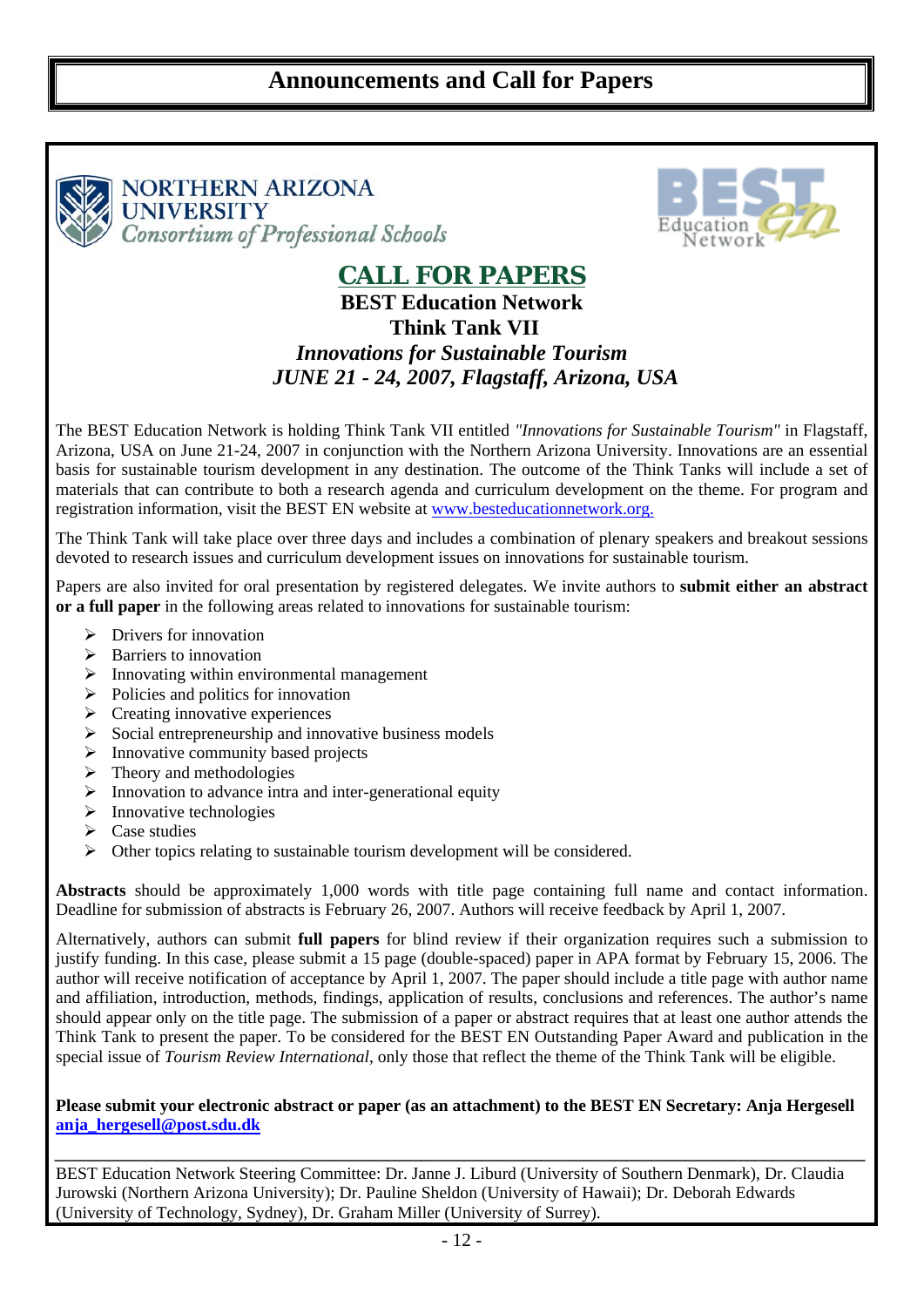### Call for papers

#### AIEST 57th Congress: Macau 19-23 August 2007 Theme: The problem of productivity in tourism

#### 1 Introduction

The 57th Congress of the International Association of Scientific Experts in Tourism (AIEST) will take place in Macau (China) from 19-23 August 2007. The theme of the Congress will be the problem of productivity in tourism.

Productivity is a divert factor of growth. The growth of productivity is itself measured in terms of gross domestic product (GDP per capita). Since productivity growth in the economic sectors that depend on tourism in the industrialised countries is often below the average for the economy as a whole, tourism's share of GDP and attractiveness for employees tend to fall.

The competitiveness of tourism companies is determined by their ability to increase productivity. A below average rate of productivity leaves companies little room for manoeuvre on prices when faced with international competition. It also makes them less competitive in the domestic factor markets. Productivity of tourism therefore as well as on national level as a contributor to growth, on branch/industry level as an engine of attractiveness for among other employees but also on company level as driver of competitiveness is of imminent interest.

#### 2 Outstanding questions

The focus of our attention at this AIEST Jubilee Congress will be on whether or not it is possible to increase productivity in tourism, and if so how. The subject has been broken down into the following main areas of research:

#### Theme 1: Productivity differentials and levels of development of countries

- *What is the impact of productivity differentials between progressive and stagnating services and between countries that are at different stages of development?* 

The labour-intensive services of the tourism sector suffer from cost sickness. They are less productive than goods and services that can be significantly rationalised, and they have to compensate for productivity shortcomings by higher prices. Productivity differentials or limitations of productivity progress between countries that are at different stages of development explain why countries with low wage levels are cheaper than those where wages are high.

Theme 2: Flow of visitors and the industrialisation of tourism - *How can technological improvements help to achieve better control of the flow of visitors?* 

Productivity in services depend very much on the average occupation rates and therefore on the ability to control the flow of travellers. The flow of tourists is constantly rising as a result of the global extension of the market. Controlling the flow is increasingly a question of industrial techniques. Standardisation of the basic supply of products and services can lead to new ways to improve productivity.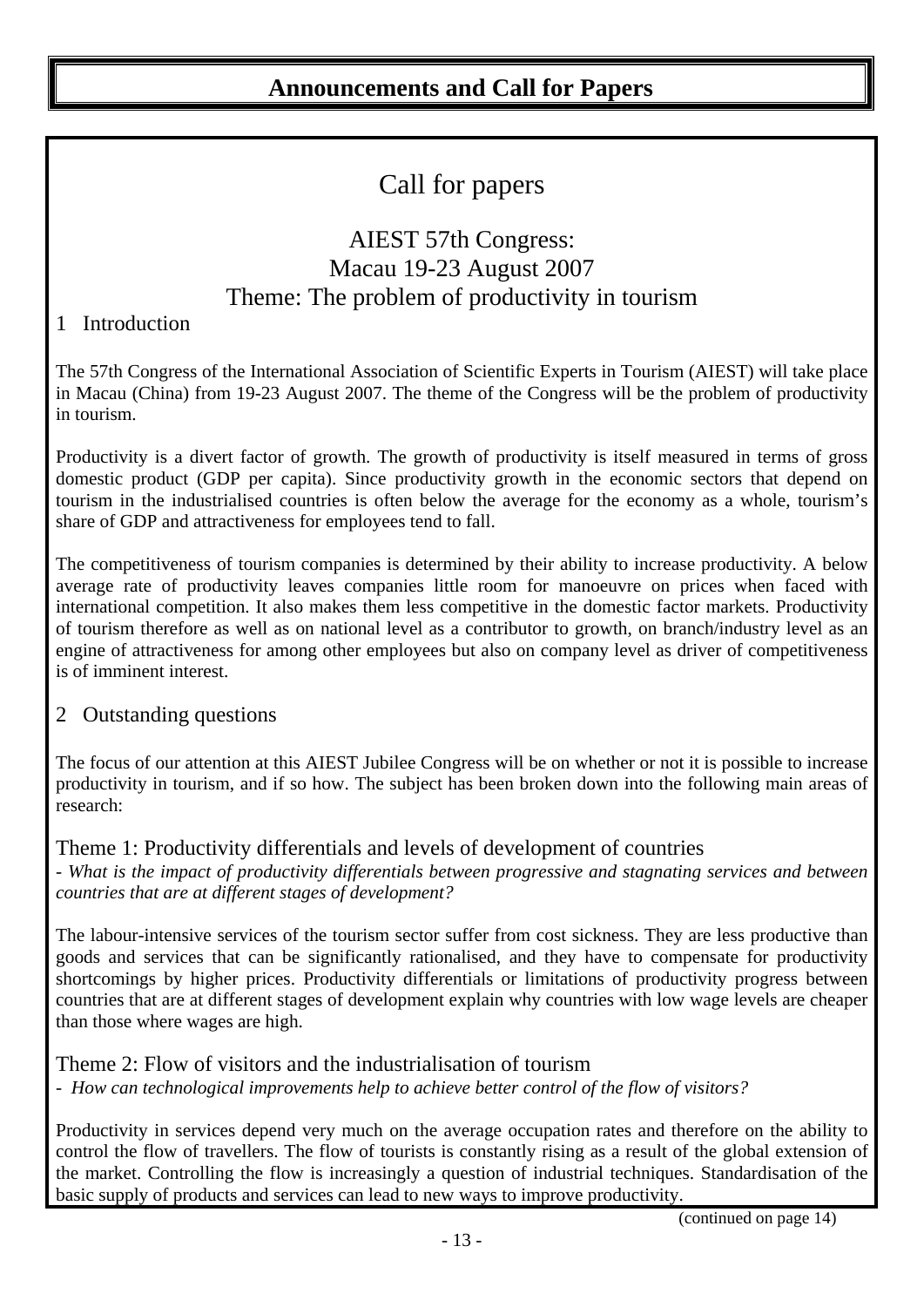(continued from page 13)

Theme 3: The potential for rationalisation in labour-intensive enterprises *- Has the potential for the rationalisation of labour-intensive services been fully exploited in the industrialised nations?* 

There is only a little remaining potential for rationalisation within labour-intensive service companies in the industrialised nations. Most companies have already undergone a process of rationalisation. To increase the number of visitors and their takings, they must offer additional service and a higher level of quality. But this usually means increased costs, which leads to price rises and often impacts on the companies' margins

#### Theme 4: Productivity increases and technological advances

*- What effect does progress in the area of information technology have on the productivity of travel and the management of enterprises that depend on tourism?* 

Information technology has brought about a major "backstage" rationalisation in the organisation of travel and the management of tourism companies. Little is know however about the rationalisation process in question. There is also little consolidated data on the amount of savings achieved.

Theme 5: Productivity increases and cooperation *- In what circumstances can cooperation lead to increased productivity?* 

Achieving optimum size is extremely important when it comes to improving a company's rate of productivity. Companies unable to achieve the optimum size should in certain circumstances opt for cooperation, although in most cases this will lead to additional costs. Not enough research has been done on the question of cooperation as a way to increase productivity.

Theme 6: Costs of productivity increases

*- What are risks and negative effects of productivity increases in tourism?* 

Productivity increases affect the quality of service delivery and the quality and structure of jobs and by this local culture. Industrialisation of tourism by this also might create costs.

#### 3 Your proposed approach

The way in which you propose to approach the subject matter must be as close as possible to the question as framed. The length should not exceed 1,000 words (not counting bibliography). All submissions will be assessed on the basis of a "double-blind-referee" procedure. Those papers, which are going to be published in the AIEST Congress book 2007, have to be sent to the AIEST Secretariat by the latest 15 April 2007.

The approach proposed must meet the following structural requirements:

- Introduction (point of departure, presentation of problem, research questions, brief summary of contents). - Theoretical and methodological principles (short presentation of theoretical and methodological approach including bibliography, choice of specific research approach incl. the reason behind it and strengths/weaknesses – analysis).

- (Expected) results (possible findings, findings of other studies, plausibility considerations).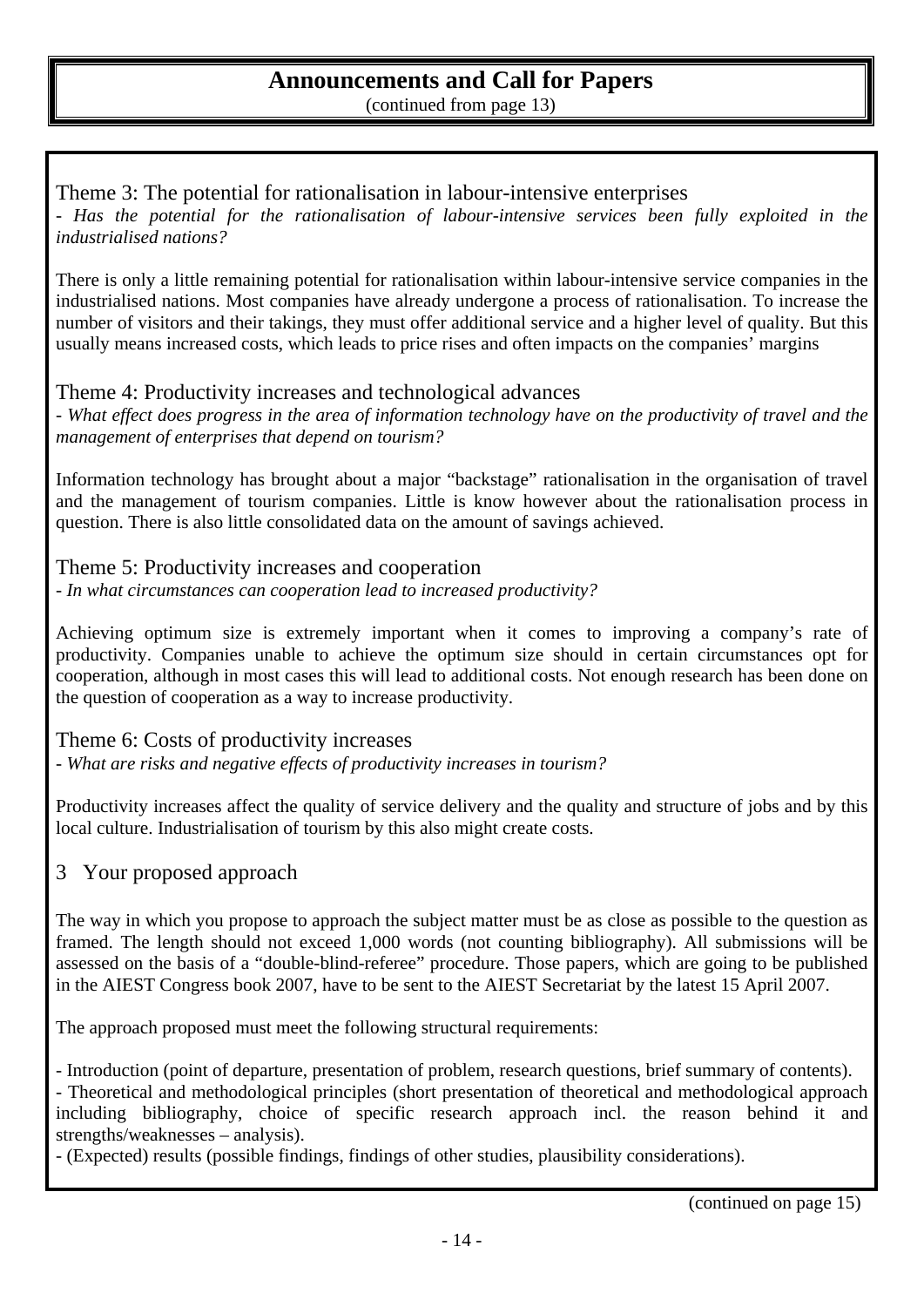(continued from page 14)

- Conclusions (relevance of research approach chosen and of the findings to research, policy and practice). - Bibliography

Together with the title of the article, the first page should include the name, institution and email address of the author, the second page repeats the title at the beginning of the text.

#### 4 Deadline

The description of your proposed approach should be sent **by email to the AIEST General Secretariat in St. Gallen (aiest@unisg.ch) the latest by 31. December 2006.** 

Prof. Dr. Peter Keller, President of the AIEST Prof.Dr. Thomas Bieger Secretary General of the AIEST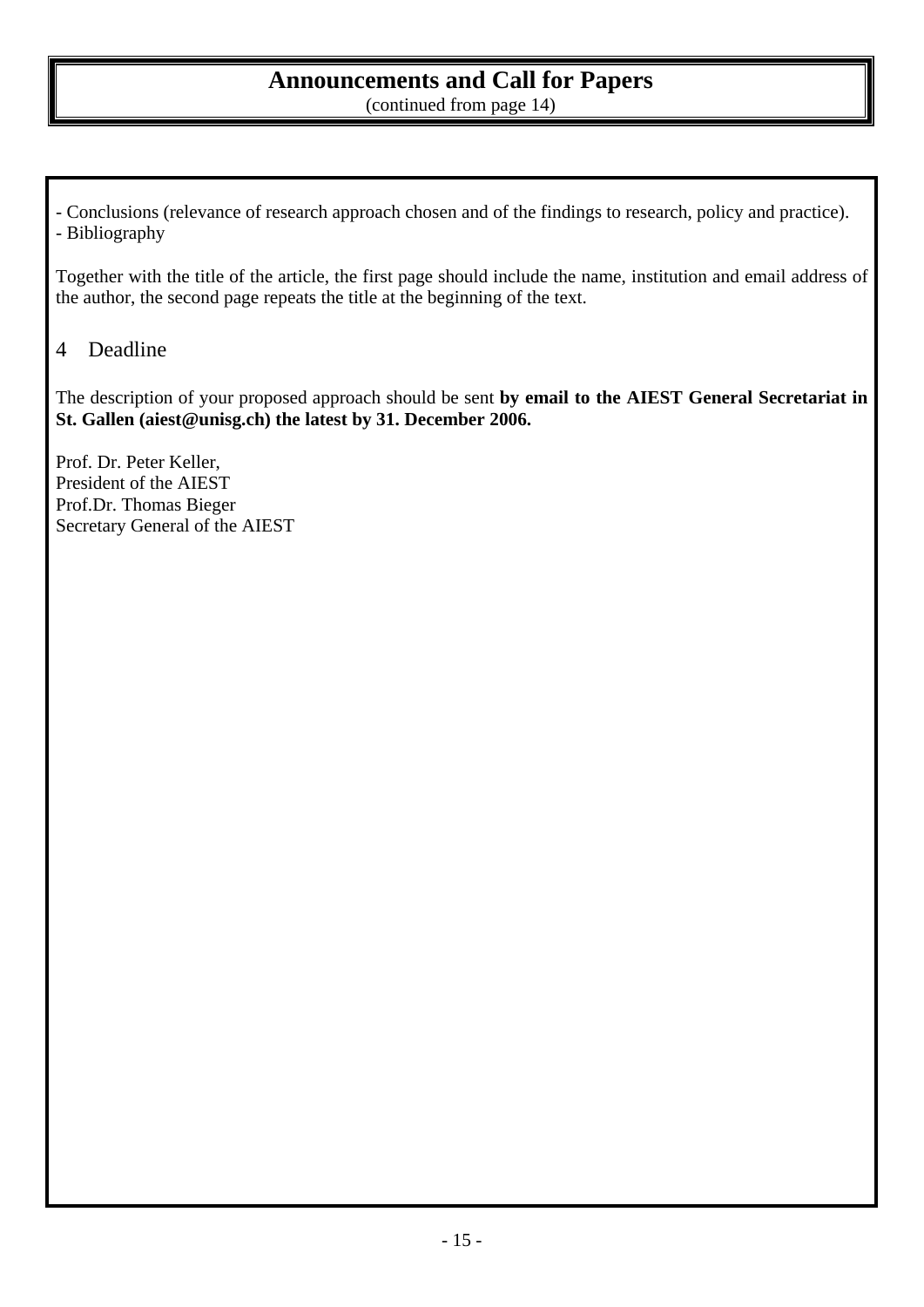## **First Conference of the**

# *INTERNATIONAL ASSOCIATION FOR TOURISM ECONOMICS*

### **Palma de Mallorca, Spain. 25‐27 October 2007**

# **<www.ciate2007.org>**

*Conference organized by:*









This 2007 conference builds on **"Tourism and Sustainable Economic Development: Macro and Micro Economic Issues"** conference series organized by Crenos/FEEM (Italy), "**Tourism Modeling and Competitiveness"** conference series organized by the Christel DeHaan Tourism and Travel Research Institute (United Kingdom), and the **"International Conferences on Tourism Economics"** organized by the Department of Applied Economics of UIB (Spain).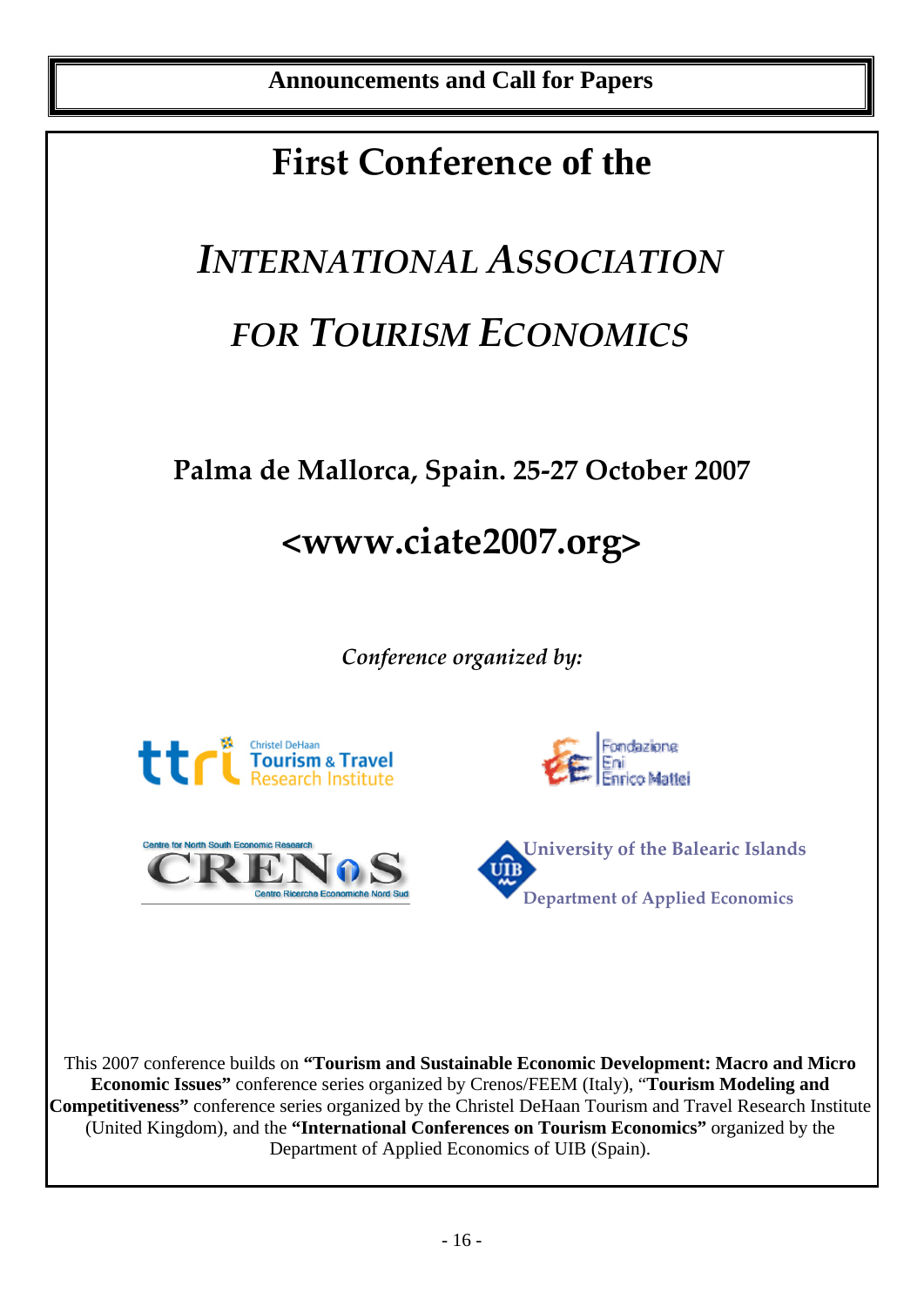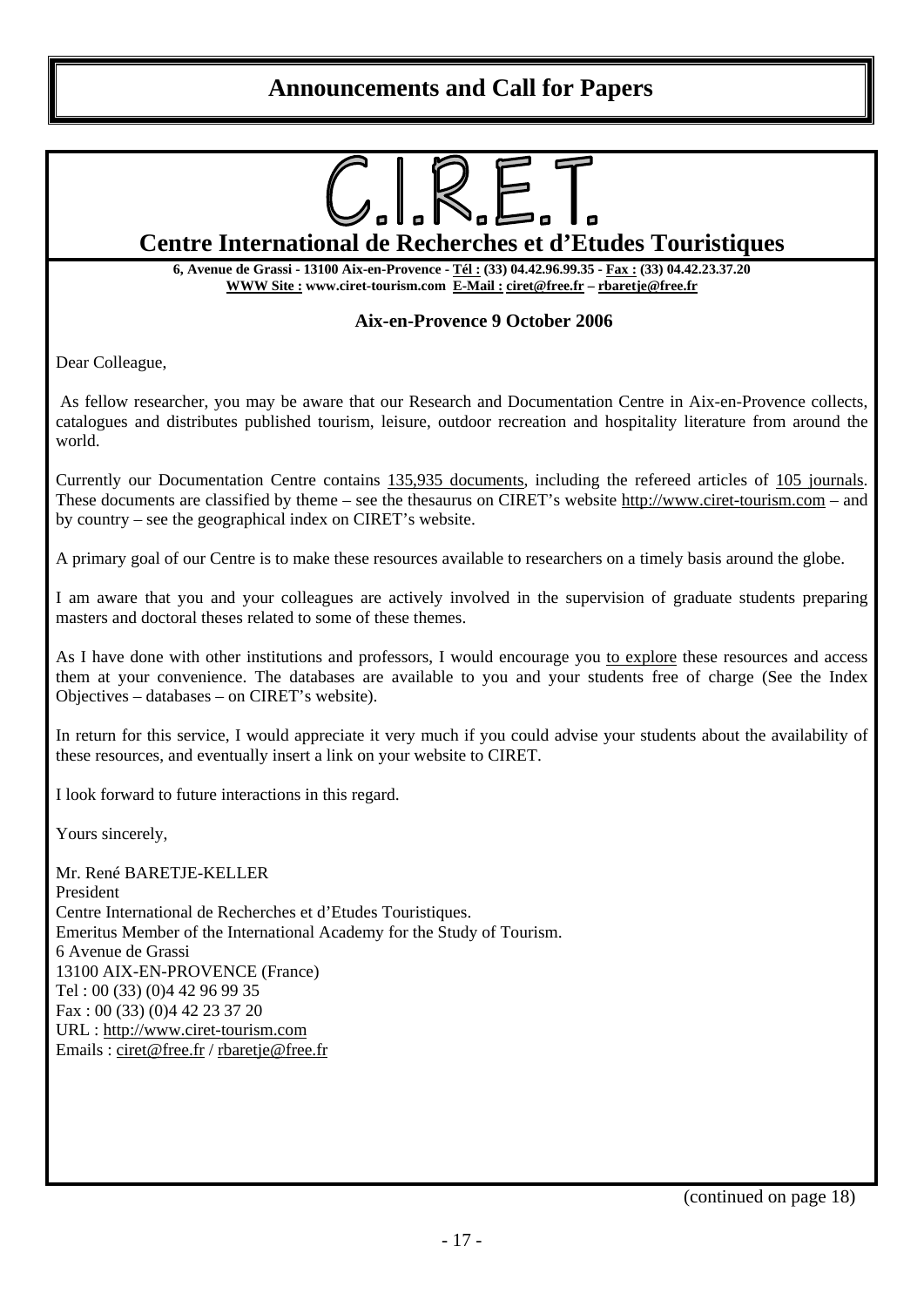(continued from page 17)



Dear Colleague,

Tourism is not and will never be a science but rather an activity, such as industry, agriculture, transport. It is the reason why universities, until recently, were afraid to tackle a subject that was considered as a "frivolous" thing and necessitating a pluri- and interdisciplinary approach. But things have fortunately changed. Recognizing that tourism scores such a national and international success, universities have decided to create throughout the world numerous Faculties, Schools, Institutes, Centres, and Laboratories… The globalisation of the tourism industry has been followed by the globalisation of the learning, the teaching and the research in tourism, leisure, outdoor recreation and hospitality industry.

The number of teachers and researchers involved in the tourism, leisure, outdoor recreation and hospitality industry has responded that sudden growth. In order to meet their vital need "to publish or to perish, "scientific reviews are more and more numerous and publishers have launched new tourism collections.

Nevertheless, that multiplication of an expensive scientific literature does not facilitate easy access to the researchers scattered throughout the world.

In order to reduce that waste of time, money and energy, CIRET (Centre International d'Etudes Touristiques) has created on its website [http://www.ciret-tourism.com](http://www.ciret-tourism.com/) an evolutionary worldwide directory of academic institutions (today 648 in 97 countries) and an evolutionary worldwide directory of individual researchers (today 3,490 in 112 countries) specialised in tourism, leisure, outdoor recreation and hospitality industry. Institutions and individual researchers not yet quoted in the data bases are invited to enter directly and free of charge their informations through the CIRET's website – Index "Registration Form".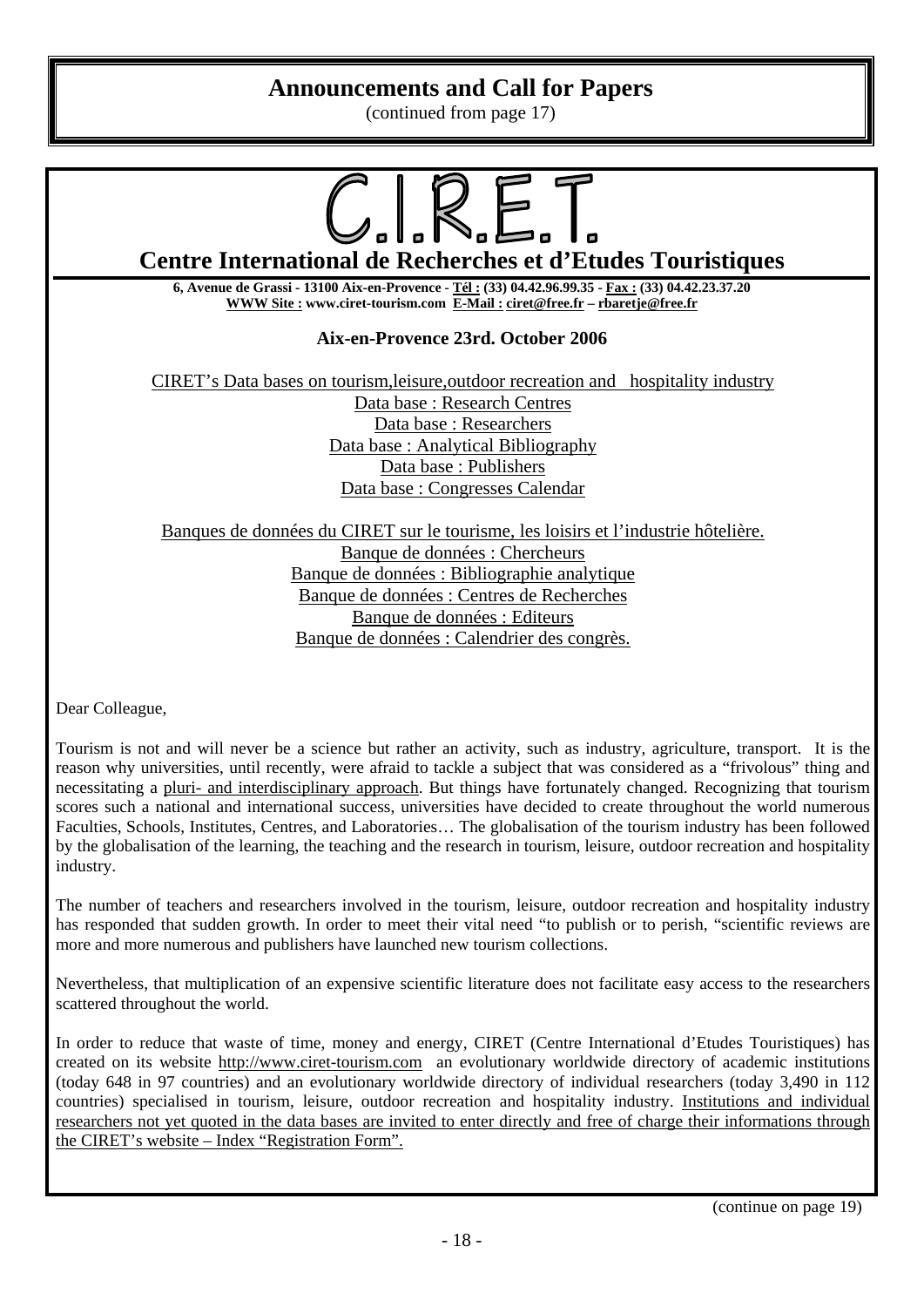(continued from page 18)

To make easier the accessibility of the international tourism literature to the worldwide scientific community, I have already and personally analysed 135,935 documents – books, journals, reports… – (64,864 when I was Director of the Centre des Hautes Etudes Touristiques of the University of Aix-Marseille – of which I have preserved the legal property of the computerized analysis – and 71,071 since the creation of CIRET in 1997). These documents are accessible through a thesaurus of more than 1,300 key words and a geographical index. The thesaurus, the geographical index and a model of the analysis of a book and of an article of a journal are found on the CIRET's website.

CIRET has since its creation systematically invested in the scientific dissemination of the analysis of the worldwide pluri- and interdisciplinary literature on the tourism, leisure, outdoor recreation and hospitality industry. A selection of testimonials quoted on the CIRET's website confirms this leadership.

Academic institutions and individual researchers already mentioned in the databases have access free of charge - to a selection of the international literature by theme(s) and (or) country. They are invited to directly contact CIRET by email [ciret@free.fr](mailto:ciret@free.fr) and to submit their questions. They will receive in return by email the selected references of the documents, all located in the CIRET's library.

In exchange, I would be very grateful to receive a complimentary copy for review and inclusion in the abstract and indexing listing of their publications.

On site use of CIRET's library is available free of charge to qualified researchers.

If you are convinced by the quality and the quantity of the information and services delivered by CIRET's databases, I would appreciate very much if you could *insert a link in your website.*

Yours sincerely,

Chère Collègue, Cher Collègue,

Le tourisme n'est et ne sera jamais une science mais une activité - comme l'industrie, l'agriculture, les transports empruntant ses techniques et ses méthodes à toutes les autres sciences. C'est la raison pour laquelle les Universités, jusqu'à une période relativement récente, ont boudé ce sujet considéré comme « frivole ». Mais les temps ont heureusement changé. Dès lors que le tourisme affiche de tels scores, tant sur le plan national que sur le plan international, les voilà qu'elles se décident à créer des

Facultés, des Instituts, des Centres, des Laboratoires…. et des filières d'enseignement. La globalisation de l'industrie touristique s'est traduite par une globalisation de l'enseignement et de la recherche touristiques.

Le nombre d'enseignants et de chercheurs spécialisés dans le tourisme, les loisirs et l'industrie hôtelière enregistre du même coup un essor remarquable. Pour satisfaire leur besoin vital « to publish or to perish », les revues scientifiques spécialisées deviennent de plus en plus nombreuses. Quant aux maisons d'éditions, elles suivent le mouvement en créant des collections touristiques

Ce développement prodigieux mais onéreux de la littérature scientifique sur le tourisme, les loisirs et l'industrie hôtelière ne permet cependant pas son accès facile à tous les chercheurs répartis à travers le monde.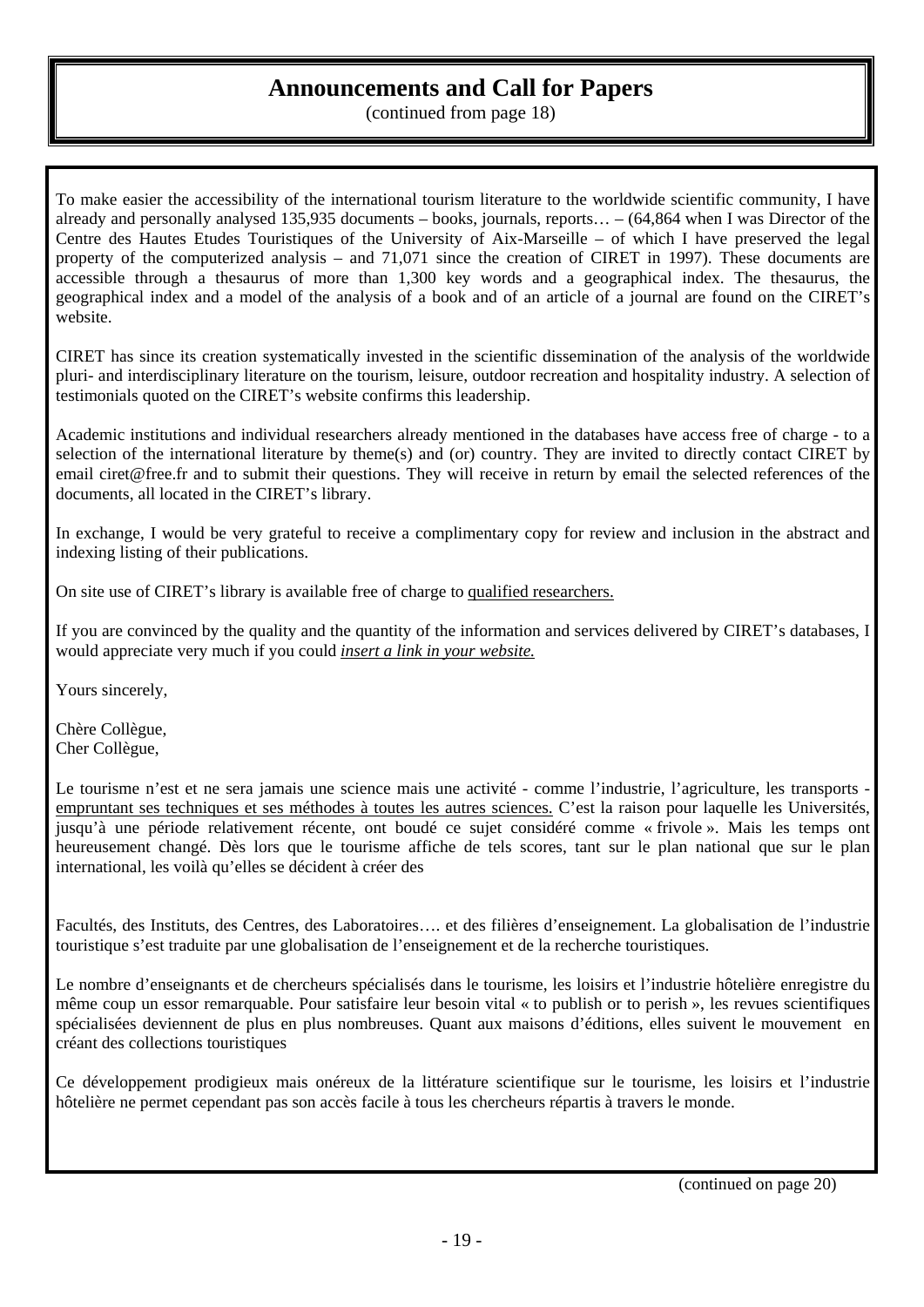(continued from page 19)

Pour réduire ce gaspillage d'énergie, de temps et d'argent, le CIRET à jugé utile de créer sur son site internet [http://www.ciret-tourism.com](http://www.ciret-tourism.com/) un réseau mondial évolutif d'universités (aujourd'hui 648 dans 97 pays) et de chercheurs individuels (aujourd'hui 3.490 dans 112 pays) spécialisés dans le tourisme, les loisirs et l'industrie hôtelière. Les institutions et les chercheurs individuels qui ne figurent pas encore dans ces banques de données sont invités à envoyer directement et gratuitement leurs informations par l'intermédiaire du site du CIRET – Index « S'enregistrer ».

Pour leur faciliter l'accès à la documentation touristique mondiale, j'ai personnellement analysé à ce jour 135.935 documents – livres, articles de revue, rapports …- ( 64.864 quand j'étais Directeur du Centre des Hautes Etudes Touristiques de l'Université d'Aix-Marseille – et dont j'ai gardé la propriété de la mémoire informatique de l'analyse de contenu – et 71.071 depuis la création du CIRET en 1997) accessibles grâce à un thésaurus de plus de 1.300 mots clé et à un index géographique. Le thesaurus, l'index géographique et un modèle d'analyse d'un article de revue et d'un livre figurent dans le site internet du CIRET .

Le CIRET a, depuis sa création, systématiquement investi dans la divulgation mondiale de l'analyse de contenu de la littérature scientifique pluri- et interdisciplinaire. Une sélection de témoignages figurant dans le site internet du CIRET confirme ce leadership.

Les institutions académiques et les chercheurs individuels déjà mentionnés dans les banques de données respectives ont un accès gratuit à une sélection de la littérature internationale par thème(s) et (ou) par pays. Ils sont invités à entrer directement en contact par email [ciret@free.fr](mailto:ciret@free.fr) avec le CIRET et à lui soumettre leurs questions. Ils recevront en retour et par email les références sélectionnées de documents, tous localisés dans la bibliothèque du CIRET.

Je serais très reconnaissant envers ces chercheurs de recevoir en échange, pour analyse et insertion dans la banque de données, un exemplaire de leurs travaux en hommage.

L'utilisation sur place de la bibliothèque du CIRET est accessible sans frais à tous les chercheurs confirmés.

Si vous êtes convaincu par la quantité et la qualité des informations fournies par les banques de données du CIRET, j'apprécierais infiniment si vous pouviez envisager d'intégrer un lien entre votre site internet et celui du CIRET.

Salutations respectueuses,

Mr. René BARETJE-KELLER President Centre International de Recherches et d'Etudes Touristiques Emeritus Member of the International Academy for the Study of Tourism. 6 Avenue de Grassi 13100 Aix-en-Provence (France) Phone =  $(33)$  04 42 96 99 35 Fax = (33) 04 42 23 37 20 [http://www.ciret-tourism.com](http://www.ciret-tourism.com/) [ciret@free.fr](mailto:ciret@free.fr) – [rbaretje@free.fr](mailto:rbaretje@free.fr)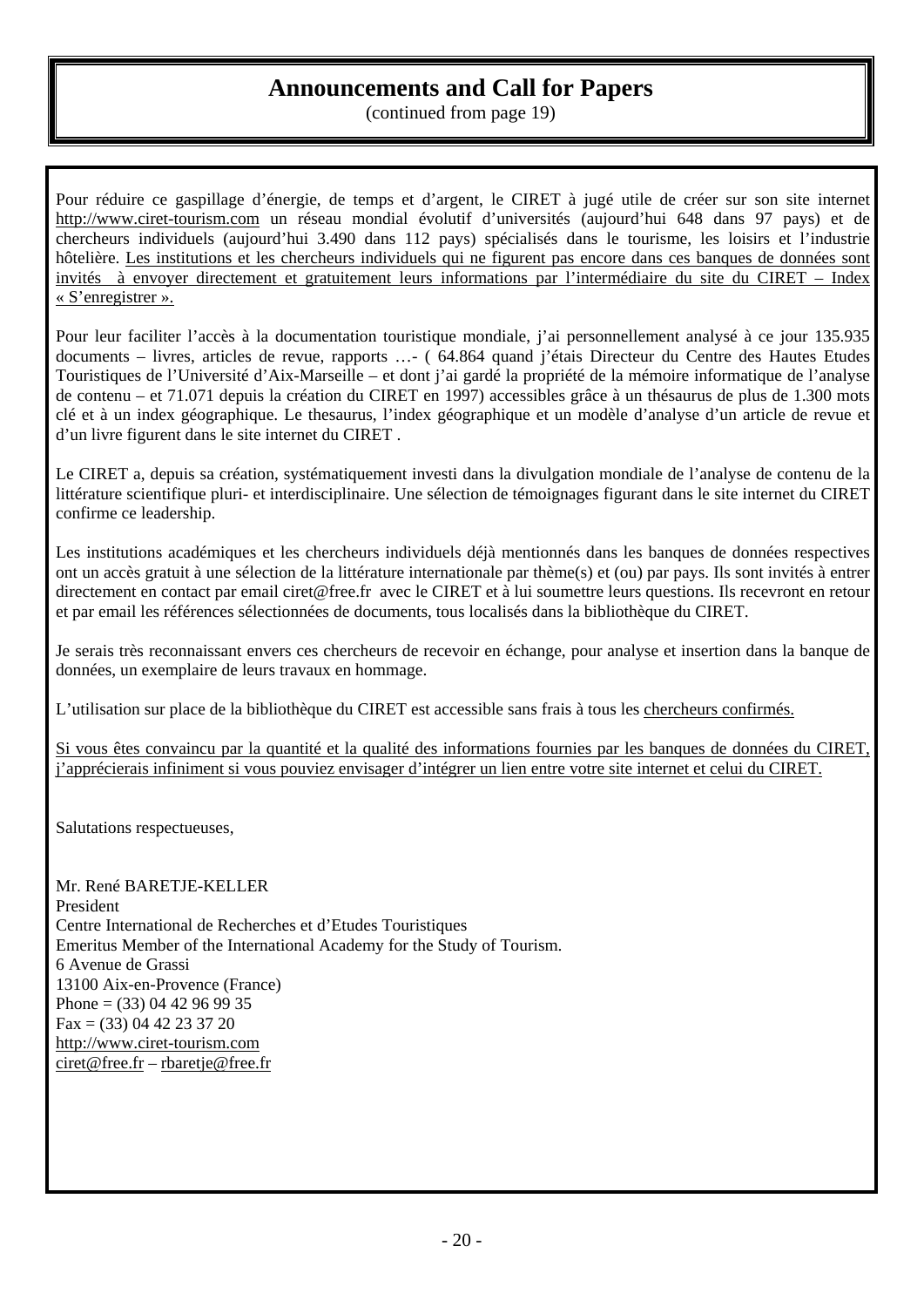#### **Event Calendar**

**November 9-10, 2006**, "Asia-Euro Tourism, Culture & Gastronomy Conference 2006, West Meets East: A Recipe of Success in this Era of Globalization?" Kuala Lumpur, Malaysia; [www.taylors.edu.my/asiaeuro](http://www.taylors.edu.my/asiaeuro); Contact: Vickneswaran Nair; Email: [Vicky.n@taylors.edu.my](mailto:Vicky.n@taylors.edu.my)

**November 20-26, 2006**. "Turk-Kazakh International Tourism Conference 2006, New Perspectives and Values in World Tourism & Tourism Management in the Future", Alanya, Antalya, Turkey; <http://www.akdeniz.edu.tr/anlanya>; Contact: Ahmet Aktas; Email: [aktas@akdeniz.edu.tr](mailto:aktas@akdeniz.edu.tr)

**November 28 – December 1, 2006**. "International Tourism and Media Conference", Melbourne, Australia; [http://www.buseco.monash.edu.au/units/tru/conferences.php;](http://www.buseco.monash.edu.au/units/tru/conferences.php) Contact: Glen Groy; Email: [glen.croy@buseco.monash.edu.au](mailto:glen.croy@buseco.monash.edu.au)

**November 29 – December 1, 2006**. "PROFIT in the PACIFIC to Vanuatu", Port Vila, Vanuatu; [http://www.profitpacific.com](http://www.profitpacific.com/)

**November 30 – December 1, 2006**. "New Challenges, New Knowledge, New Action – Hospitality Management Conference", Hamilton, New Zealand; [http://wms](http://wms-soros.mngt.waikato.ac.nz/IIHMC/default)[soros.mngt.waikato.ac.nz/IIHMC/default](http://wms-soros.mngt.waikato.ac.nz/IIHMC/default); Contact: Anne Zahra; Email: [a.zahra@waikato.ac.nz](mailto:a.zahra@waikato.ac.nz)

**December 12, 2006**. "The 5<sup>th</sup> DeHaan Tourism Management Conference, Culture, Tourism and the Media", Nottingham, UK; <http://www.nottingham.ac.uk/ttri/>; Contact: Ann Lavin; Email: ttri@notthingam.ac.uk

**December 15-16, 2006**. "Third China Tourism Forum", Hong Kong, China; [http://www.polyu.edu.hk/htm/main\\_confinfo.htm;](http://www.polyu.edu.hk/htm/main_confinfo.htm) Contact: Venus Leung; Email: [hmvenus@polyu.edu.hk](mailto:hmvenus@polyu.edu.hk)

**January 4-6, 2007.** "12<sup>th</sup> Annual Graduate Education and Graduate Student Research Conference in Hospitality & Tourism", Houston, Texas, USA; <http://www.hrm.uh.edu/gradconference>

**January 4-7, 2007**. "The Third International Conference on Environmental, Cultural, Economic and Social Sustainability", Chennai, India; Contact: Conference Secretariat; Email: [info+S07@commongroundconferences.com;](mailto:info+S07@commongroundconferences.com) [http://www.SustainabilityConference.com](http://www.sustainabilityconference.com/) 

**February 11-14, 2007**. "CAUTHE 2007 Annual Conference, Tourism – Past Achievements, Future Challenges", Sydney, Australia; Email: [cauthe2007@uts.edu.au;](mailto:ian.mcdonnell@uts.edu.au) <http://www.cauthe2007.uts.edu.au/>.

**April 10-13, 2007**, "Conference of the Association of Social Anthropologists of the UK and Commonwealth 2007 – Thinking Through Tourism", London, UK; email: [conference@theasa.org](mailto:conference@theasa.org);<http://www.theasa.org/asa07/>